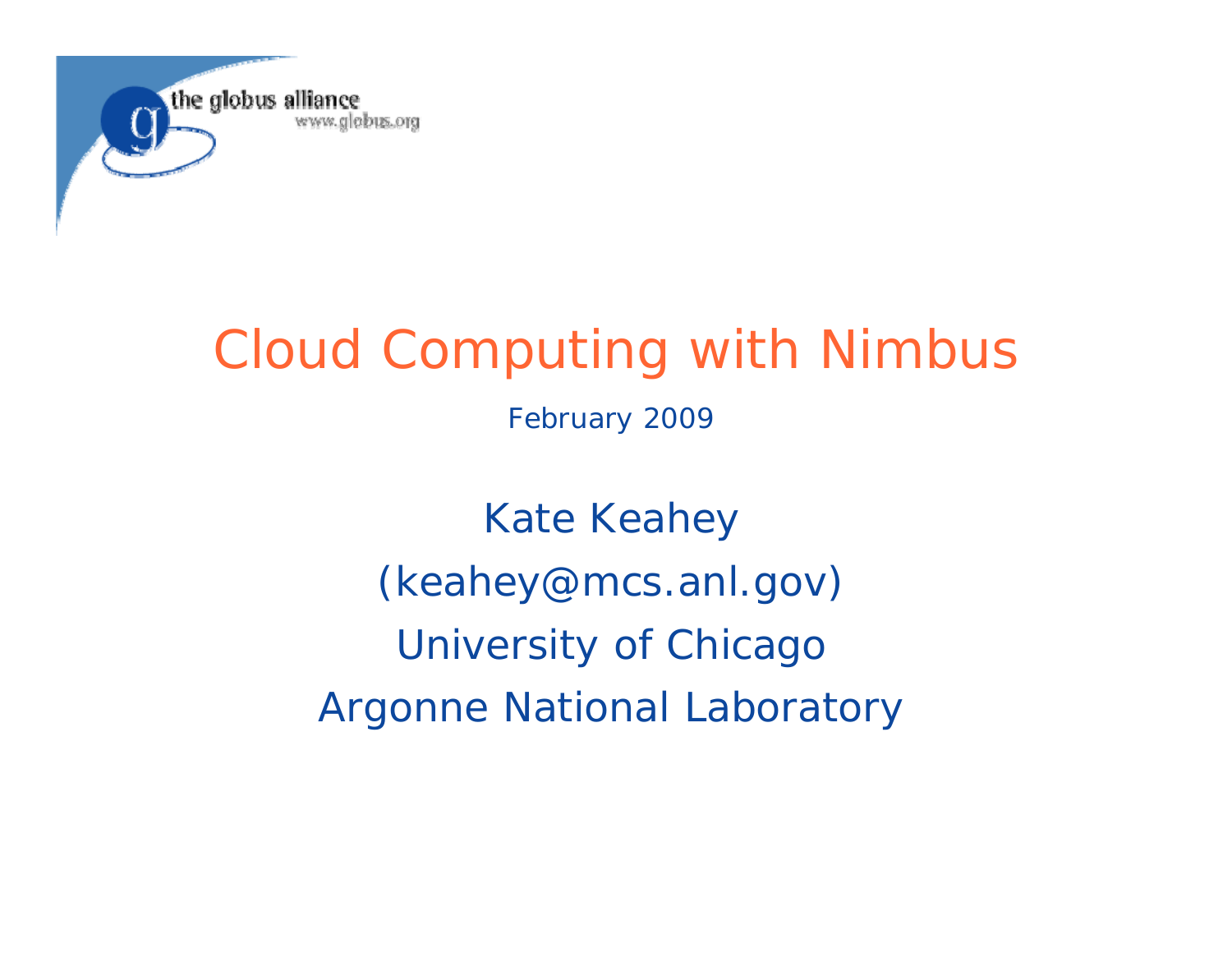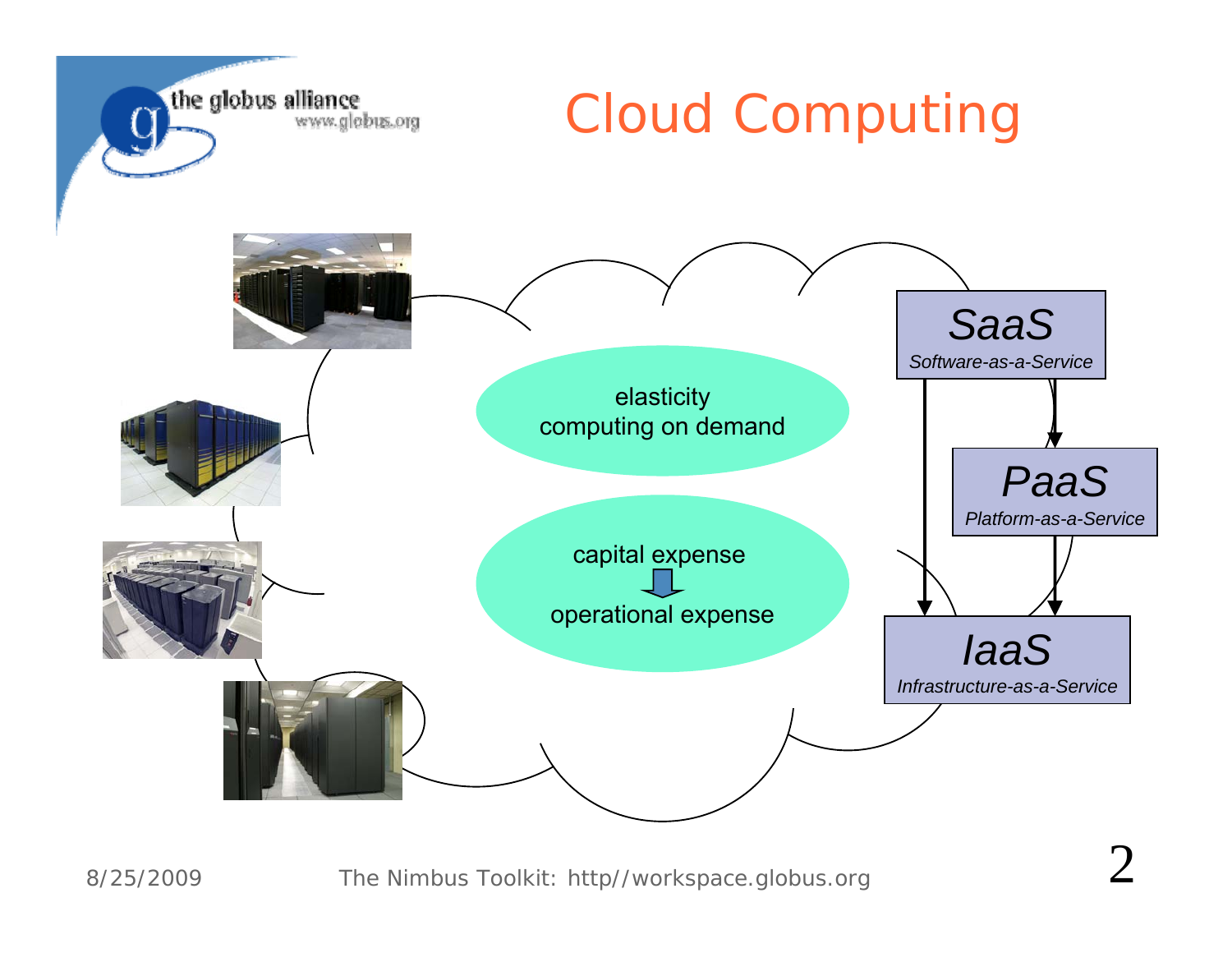

#### The Quest Begins

- $\lambda$  -Code complexity
- $\lambda$ Resource control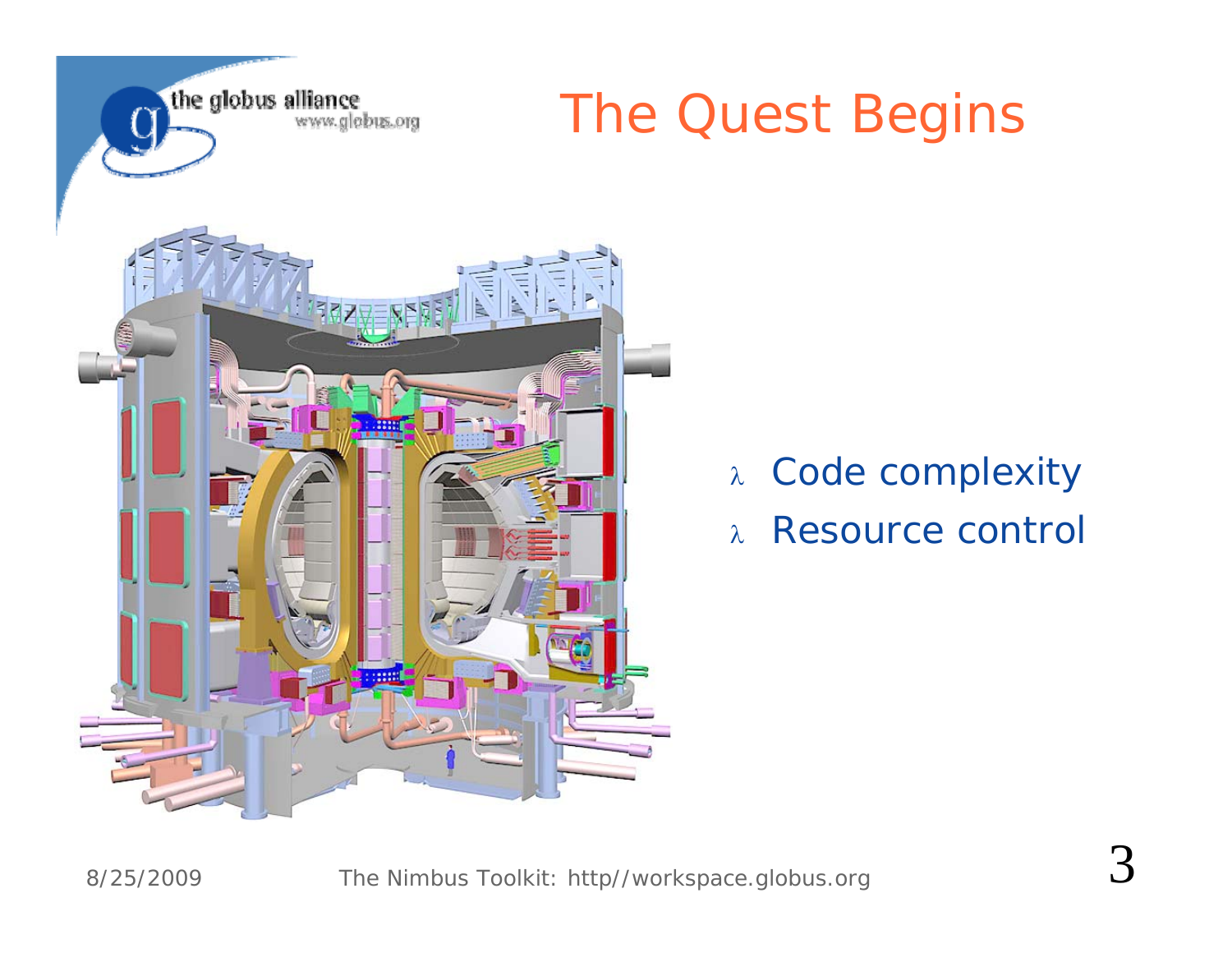



4

- $\lambda$  Dynamically provisioned environments
	- $_{\tiny \rm U}$  Environment control
	- $_{\rm \scriptscriptstyle \rm \scriptscriptstyle U}$  Resource control
- <sup>λ</sup> Implementations
	- $_{\tiny \text{U}}$  Via leasing hardware platforms: reimaging, configuration management, dynamic accounts…
	- $\mathbf{U}$ Via virtualization: VM deployment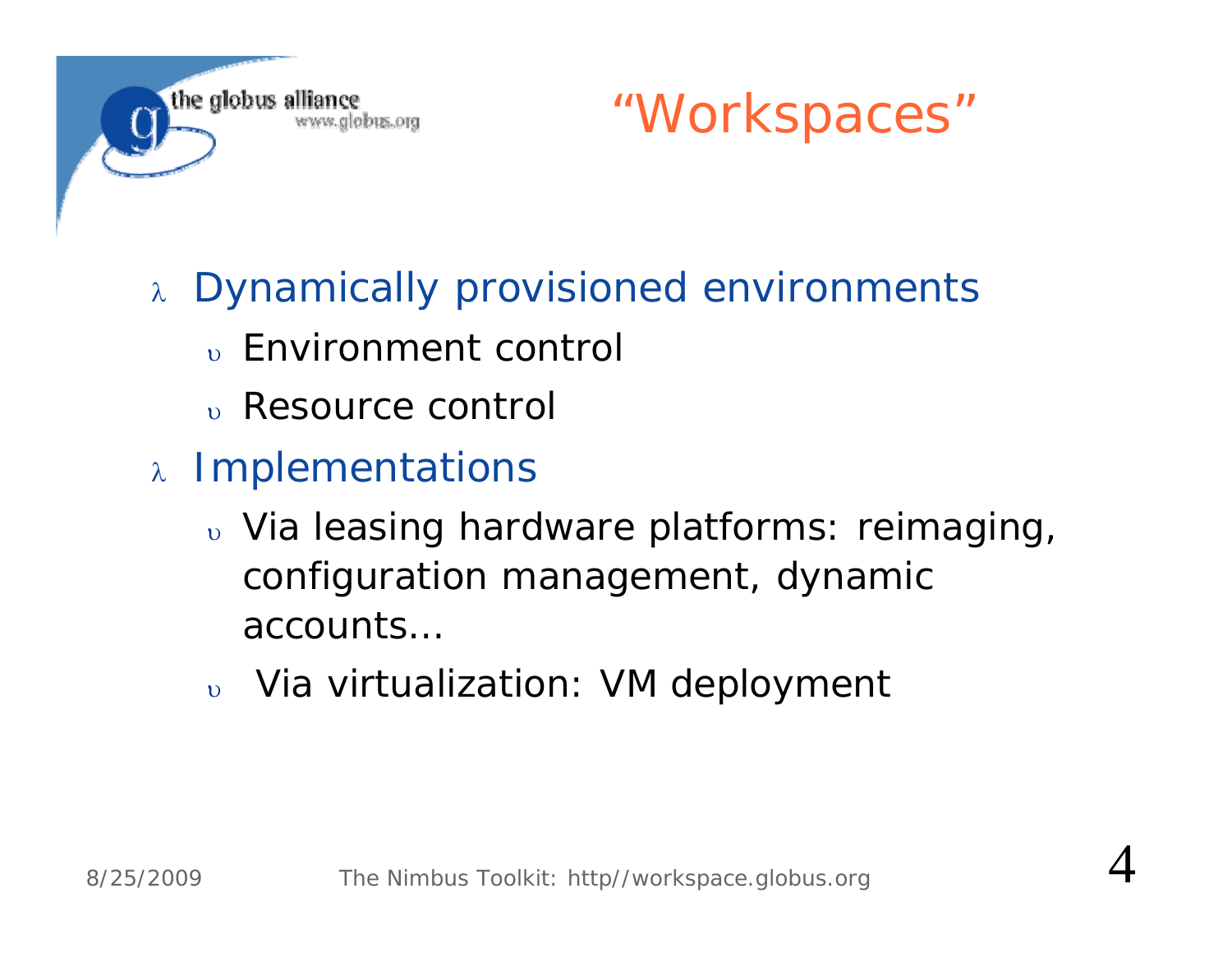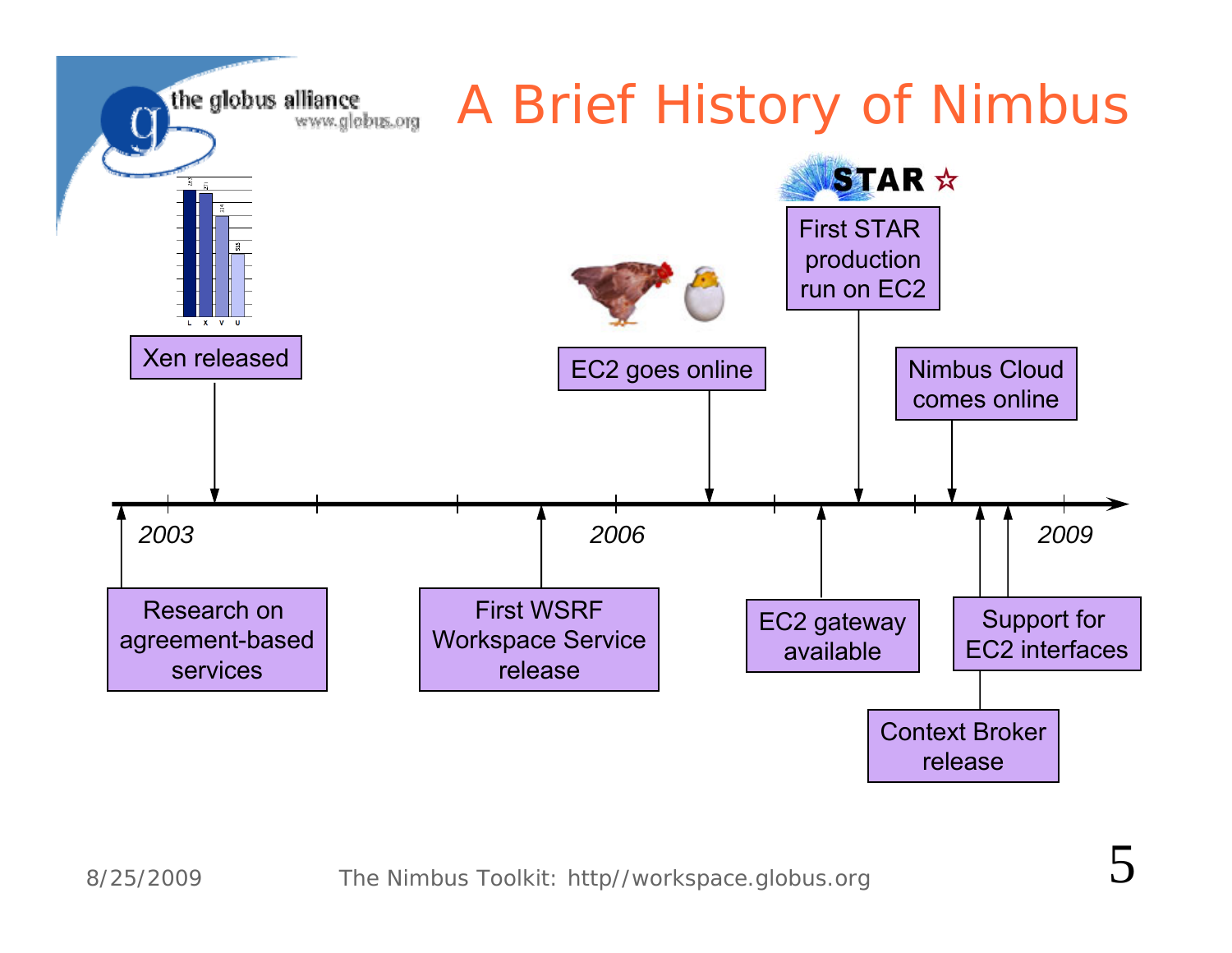

### Nimbus Overview

#### $\lambda$ Goal: cloud computing for science

- $_{\rm \uplus}$  Open source, extensible IaaS implementatior
	- $\lambda$  A platform for experimentation with features for scientific needs and interoperability
	- $_{\lambda}$  Set up private clouds (privacy, expense considerations)
	- $\lambda$  Workspace Service
- $_{\tiny \rm U}$  Orchestration tools
	- $\lambda$  Focus on end-to-end picture
	- $\lambda$  Context Broker, gateway
- $\lambda$ http://workspace.globus.org/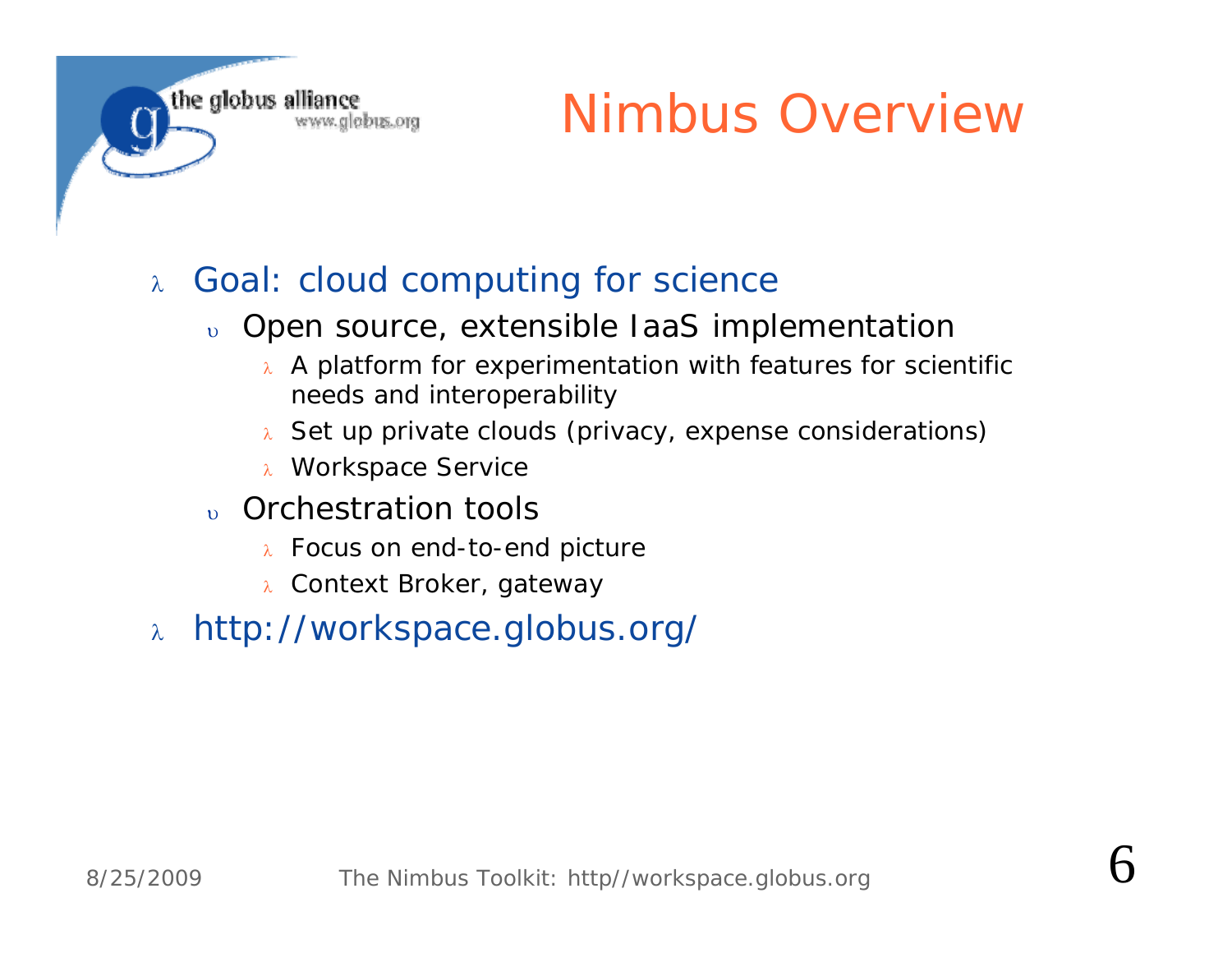

#### The Workspace Service

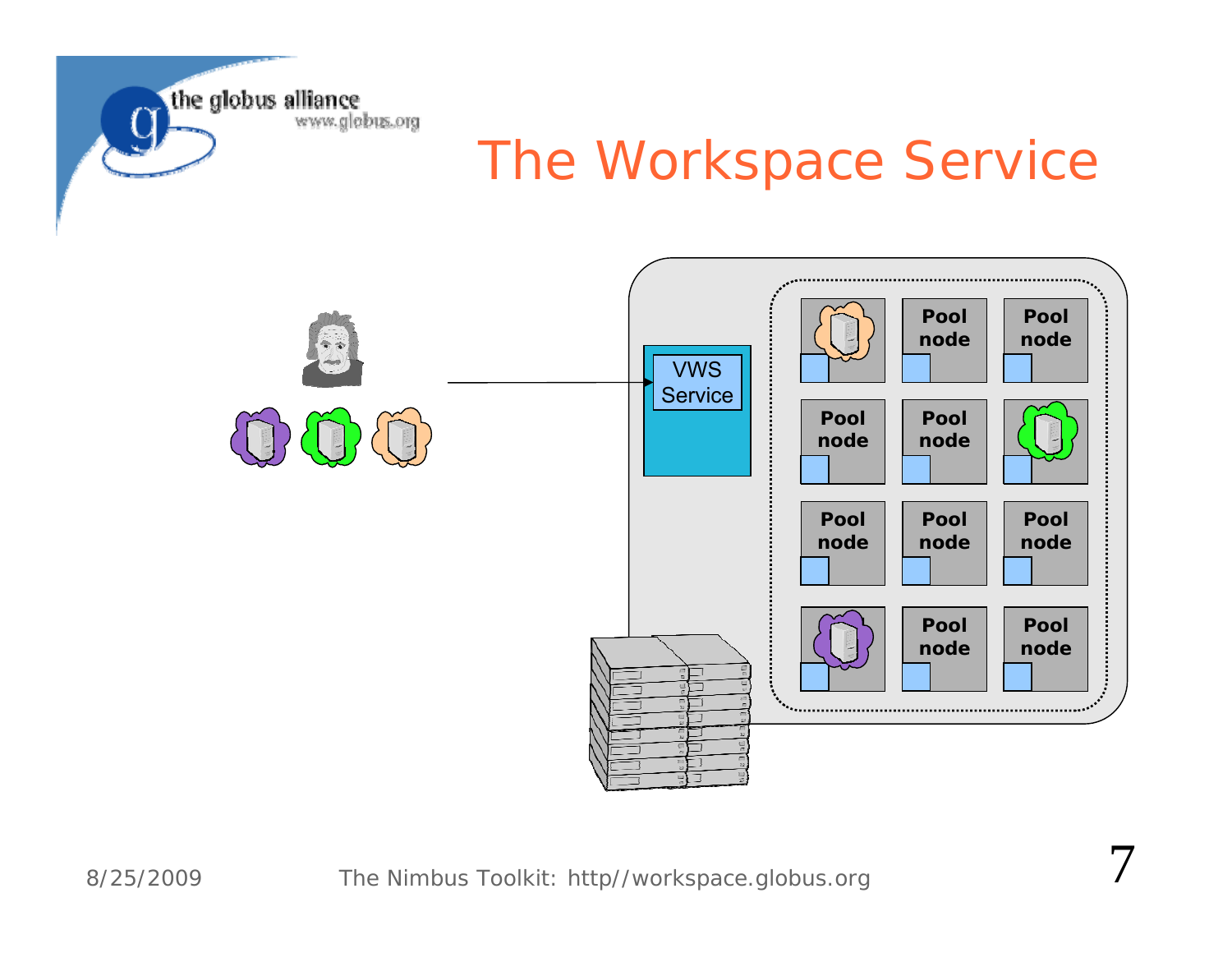the globus alliance www.globus.org

#### The Workspace Service

**PoolnodePoolnodePoolnodePoolnodePoolnodePoolnodePoolnodePoolnodePoolnodePoolnodePoolnodePoolnode**The workspace service publishes information on each workspace Users can query this information to find outthings about their workspace (e.g. what IP the workspace was bound to) Users can interact directly with their workspaces the same way the would with a VWS **Service** 

Trusted Computing Base (TCB)

8

physical machine.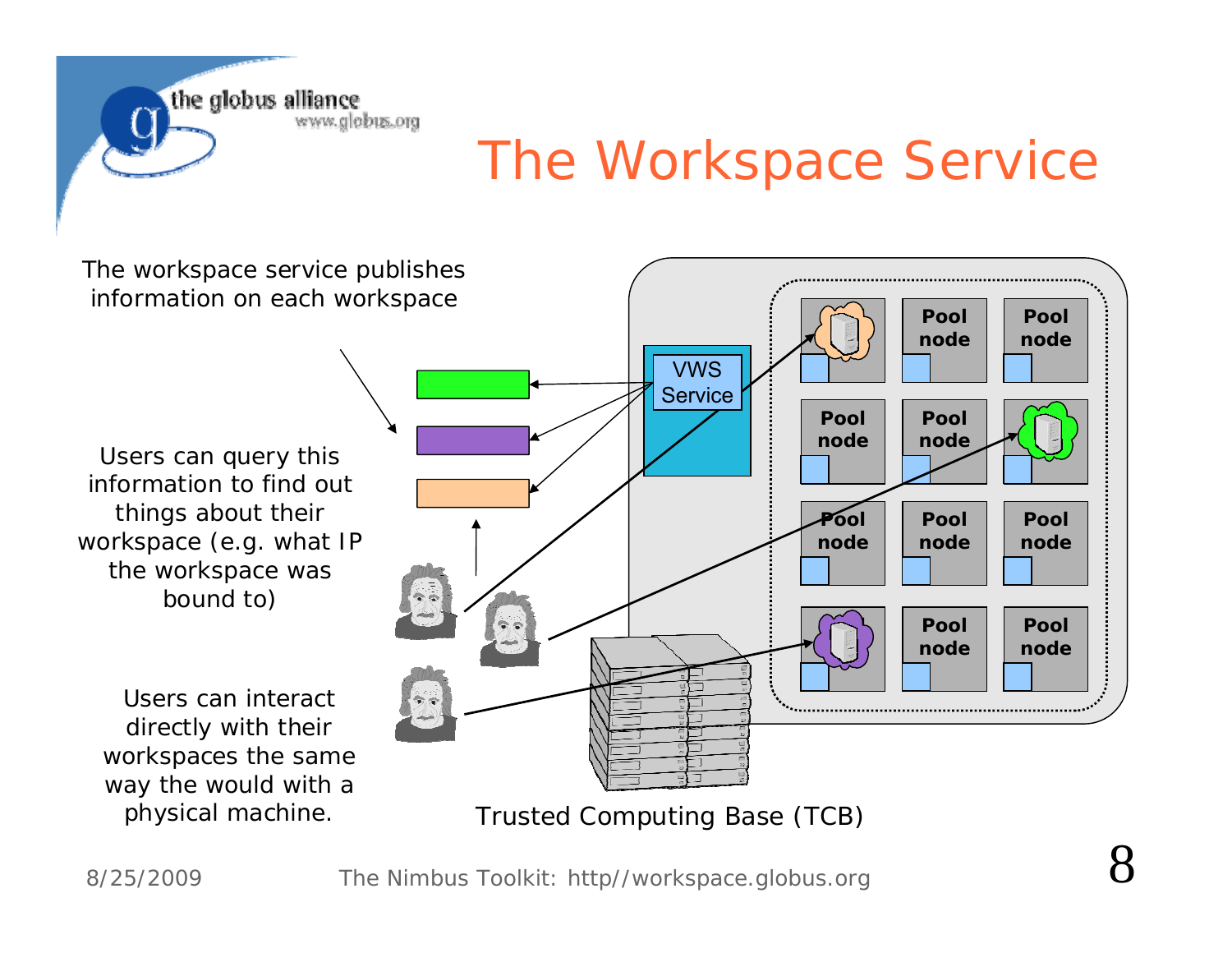the globus alliance www.alobus.ora

### Workspace Service Interfaces and Clients

- $\lambda$ Web Services based
- Web Service Resource Framework (WSRF)
	- $_{\rm\scriptscriptstyle D}$  GT-based
- $\lambda$  Elastic Computing Cloud (EC2)
	- $_{\circ}$  Supported: ec2-describe-images, ec2-run-instances, ec2describe-instances, ec2-terminate-instances, ec2-rebootinstances, ec2-add-keypair, ec2-delete-keypair
	- υ Unsupported: availability zones, security groups, elastic IP assignment, REST
- $\alpha$  Used alongside WSRF interfaces
	- $_{\circ}$  E.g., the University of Chicago cloud allows you to connect via the cloud client or via the EC2 client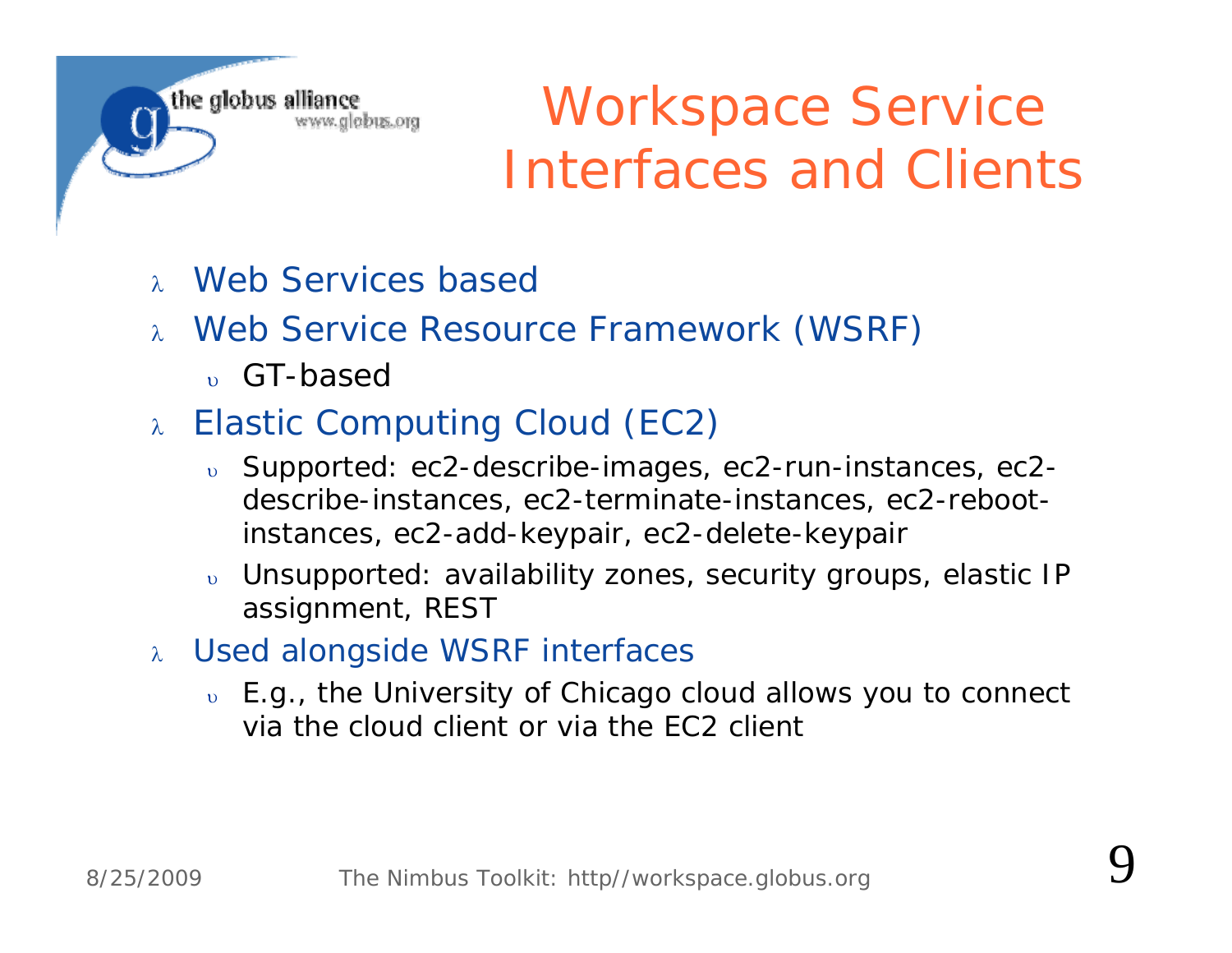



#### $\lambda$ GSI authentication and authorization

- $_{\rm \uplus}$  PKI credential requirec
- $_{\rm \uplus}$  Works with Grid proxies
- VOMS, Shibboleth (via GridShib), custom PDPs
- Secure access to VMs
	- $_{\rm \uplus}$  EC2 key generation or accessed from .ssh
- $\alpha$  -Validating images and image data
	- $_{\rm \uplus}$  Collaboration with Vienna University of Technology
	- *Paper: Descher et al., Retaining Data Control in Infrastructure Clouds*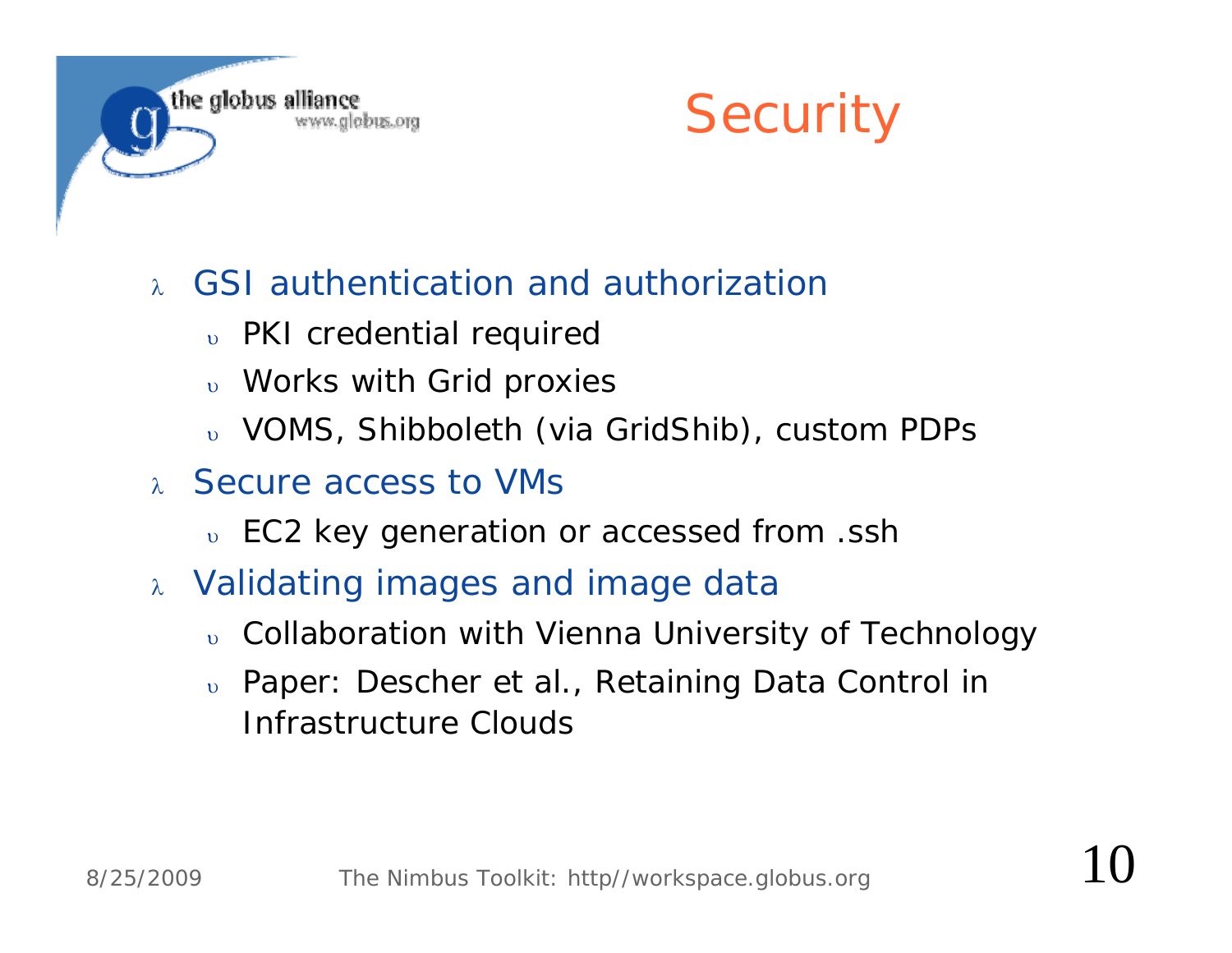



#### $\lambda$  Network configuration

- $_{\tiny \text{U}}$  External: public IPs or private IPs (via VPN)
- υ Internal: private network via a local cluster network
- Each VM can specify multiple NICs mixing private and public networks (WSRF only)
	- $\scriptstyle\rm\scriptstyle\rm\scriptstyle\rm\scriptstyle\rm\scriptstyle\rm\scriptstyle\rm}$  E.g., cluster worker nodes on a private network, headnode on both public and private network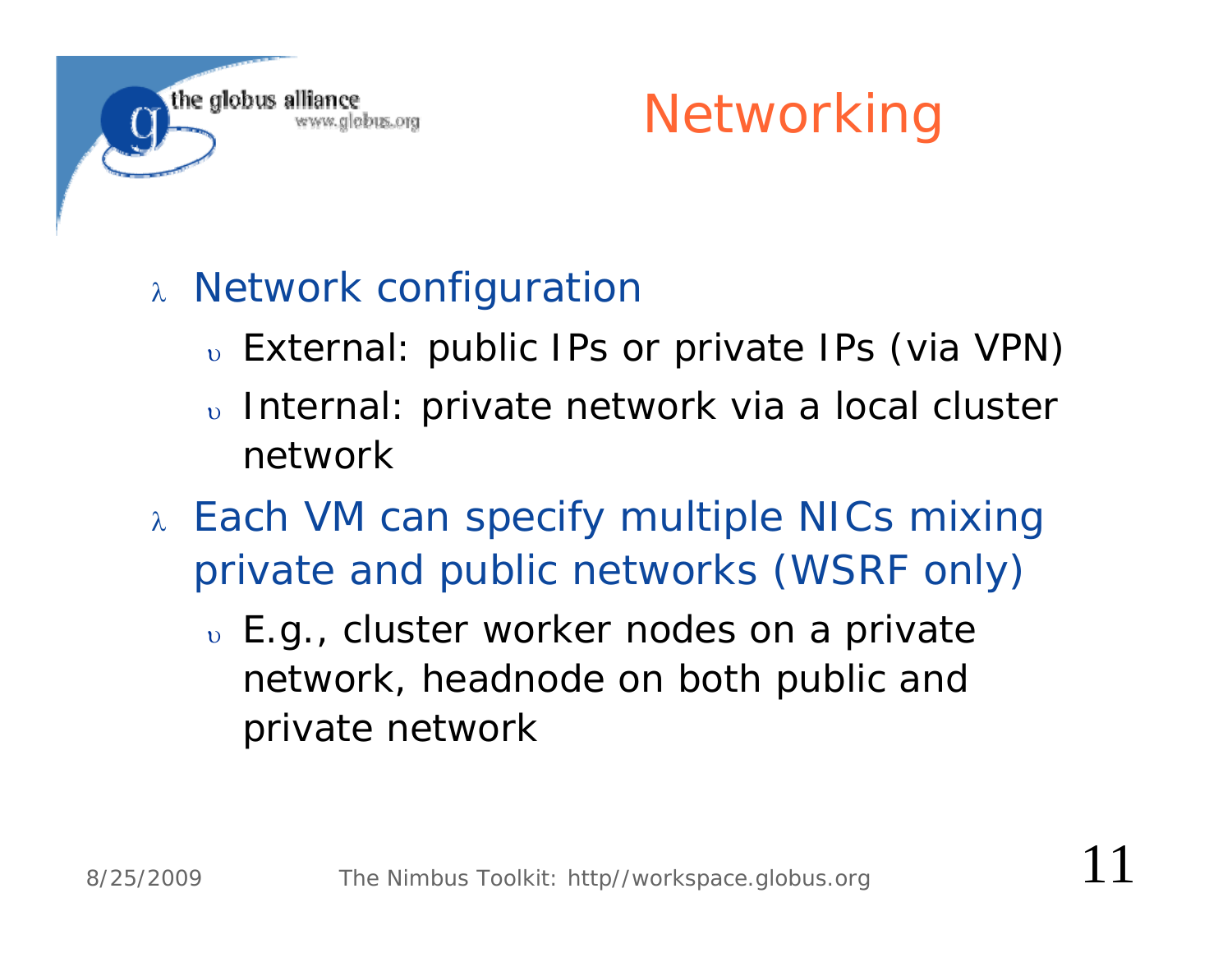

Trusted Computing Base (TCB)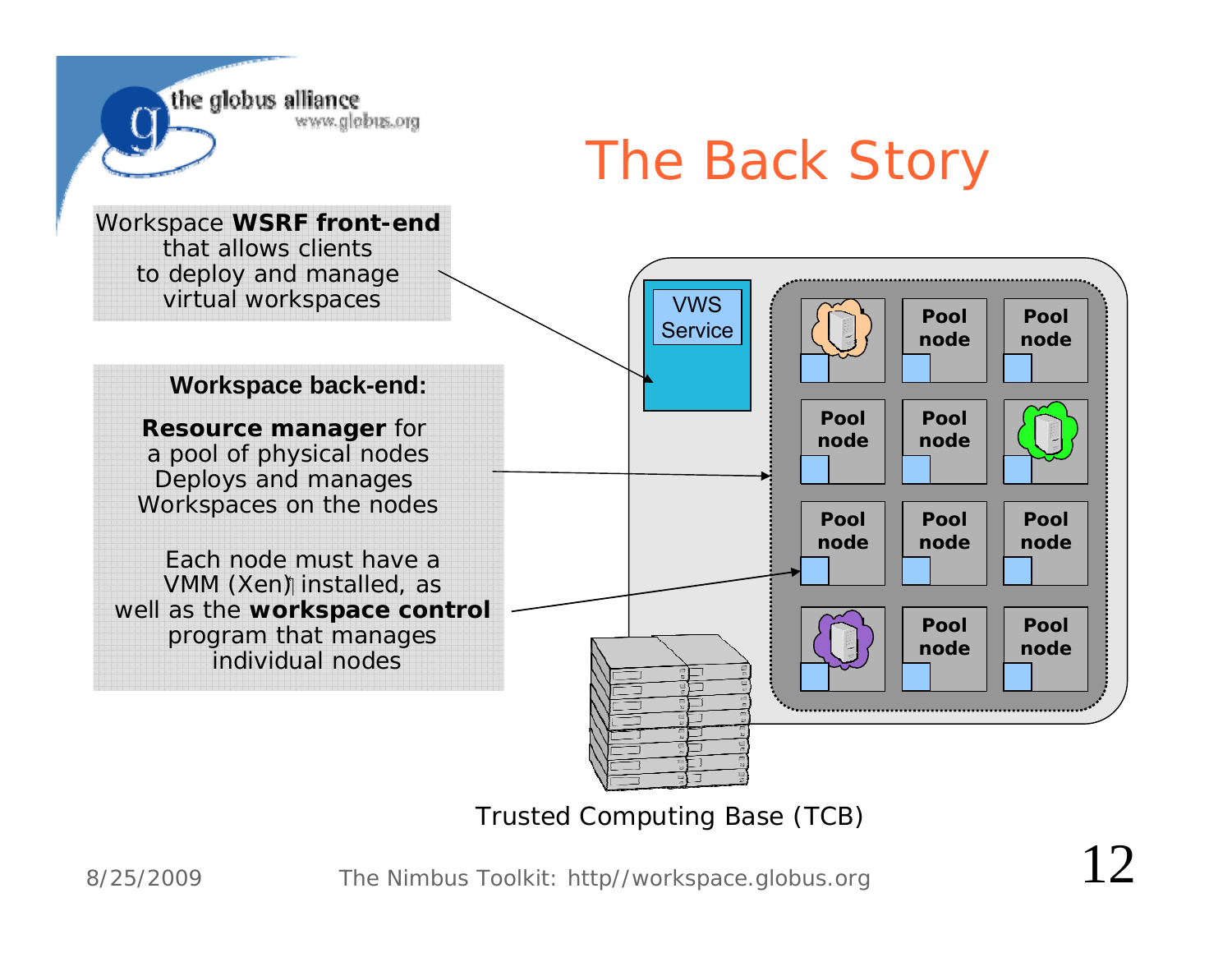

## Workspace Components

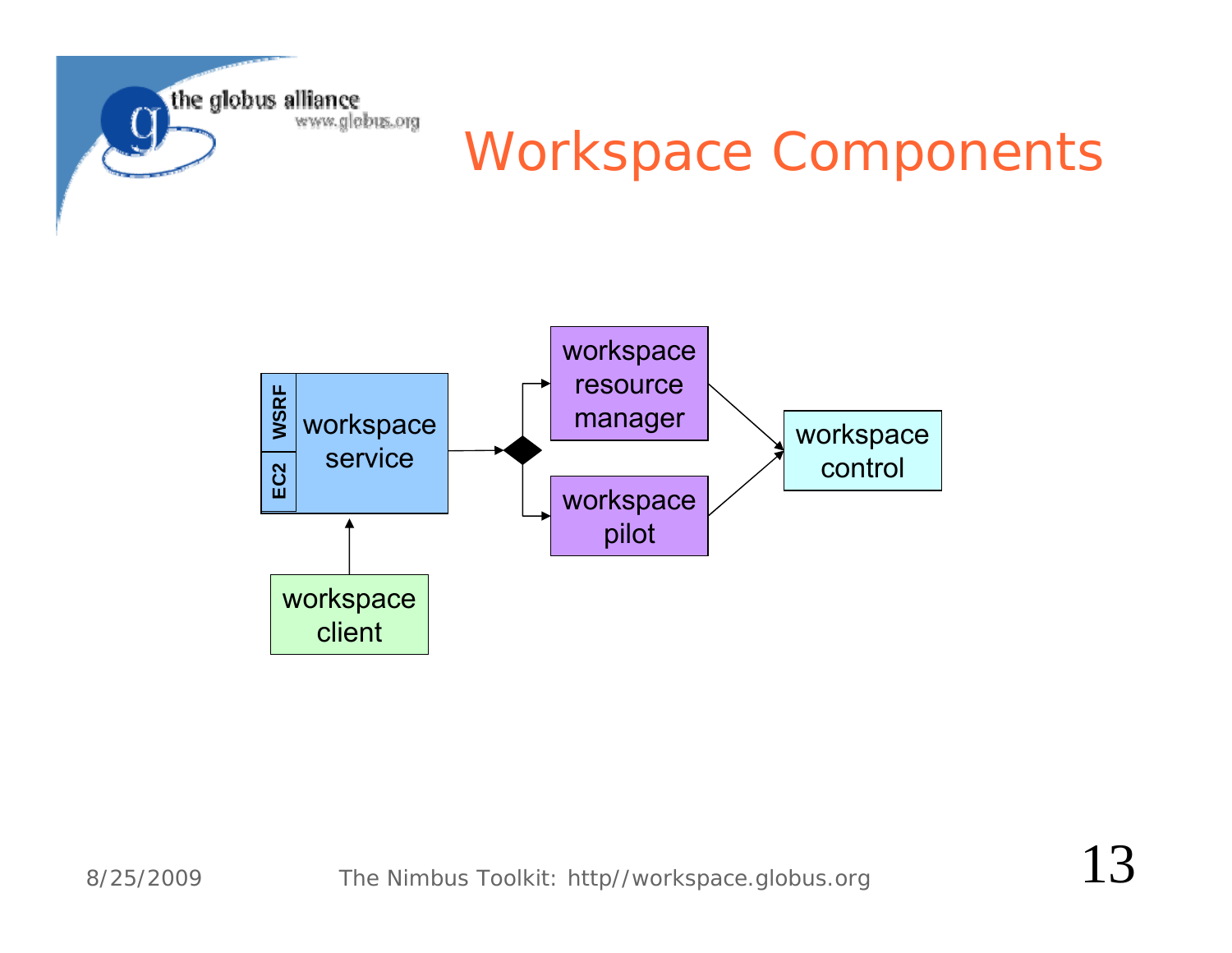

#### Cloud Closure

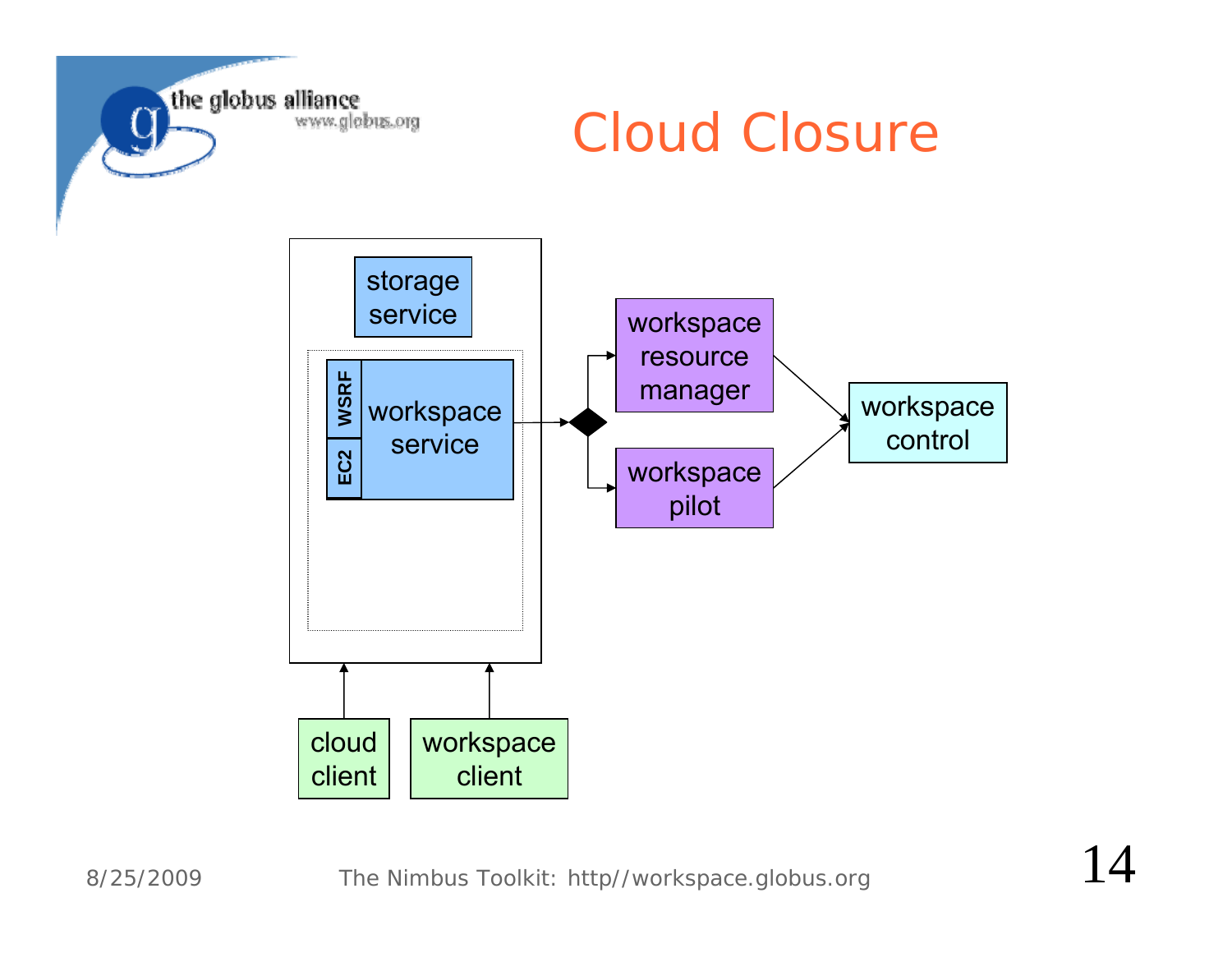

#### The IaaS Gateway

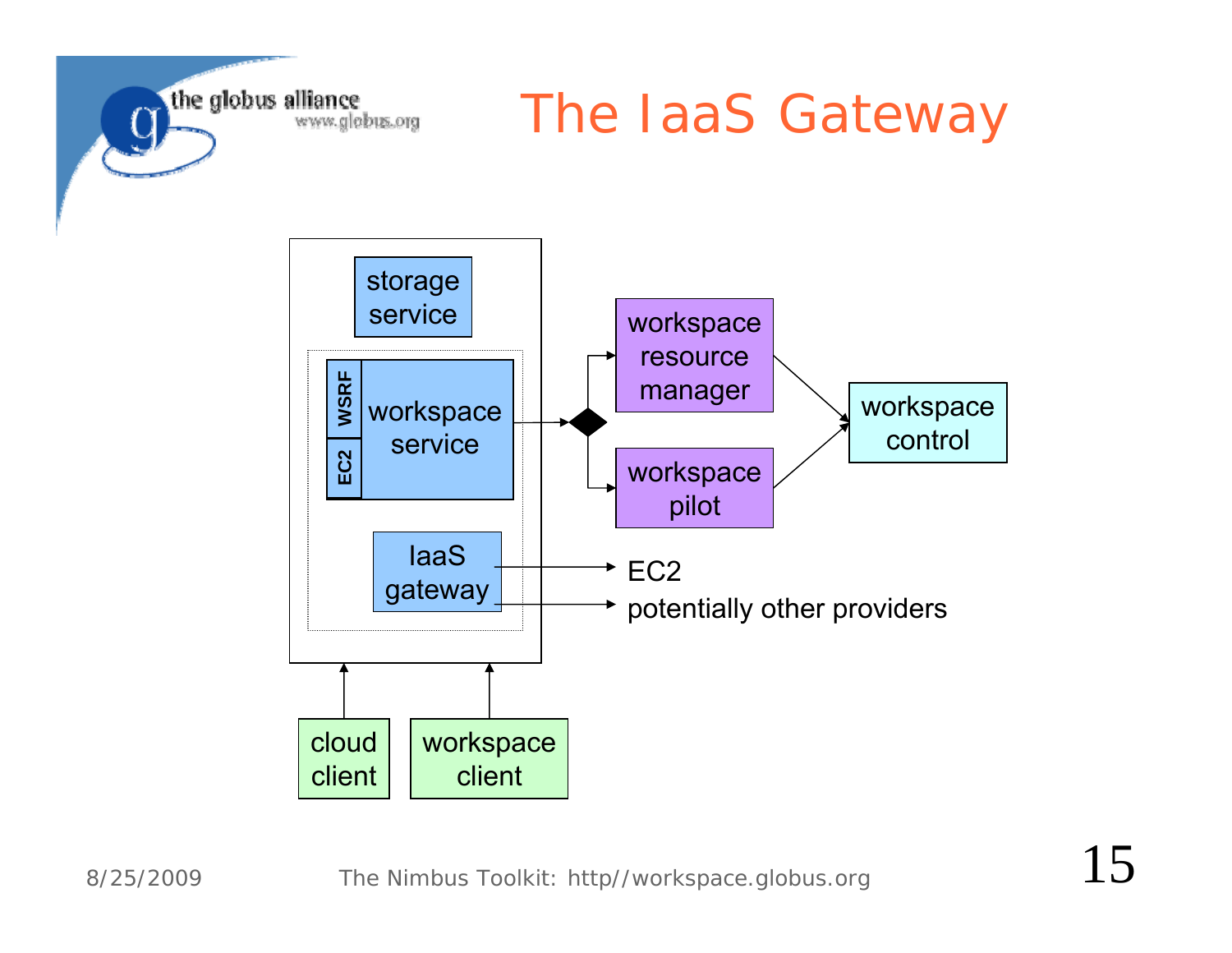

Virtual Clusters

#### Tightly-coupled clusters



- $\lambda$ What makes a cluster a cluster?
	- $_{\rm \uplus}$  Shared trust/security context
	- $_{\rm \uplus}$  Shared configuration/context informatior
- $\lambda$  Reciprocal exchange of information: networking and security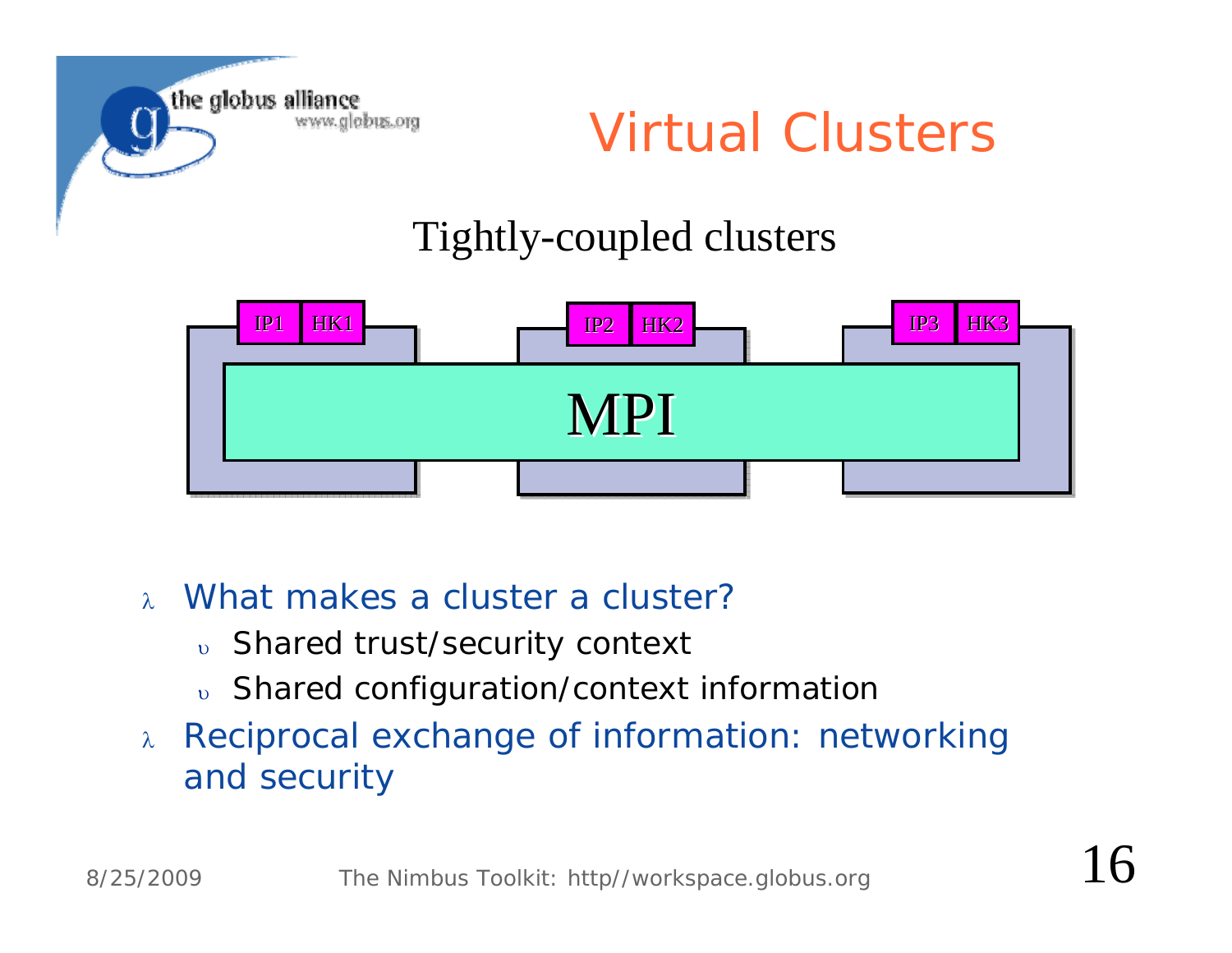

#### Context Broker

- $\lambda$ Parameterizable appliance
- $\lambda$ Context information exchange

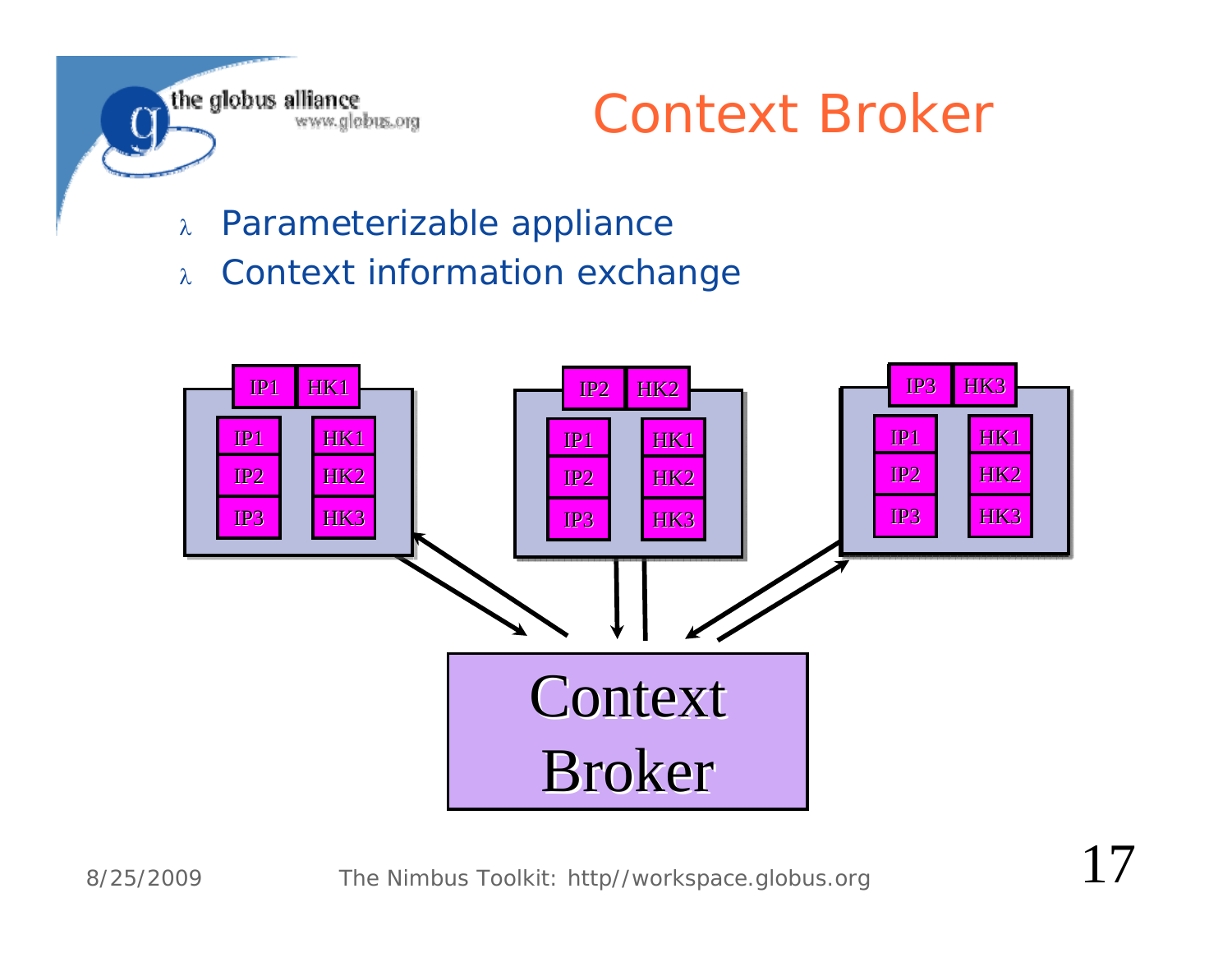

- $\alpha$  Can work with every appliance
	- $\overline{v}$  Appliance schema, can be implemented in terms of many configuration systems
- $\alpha$  Can work with every cloud provider
	- $_{\text{o}}$  Simple and minimal conditions on generic context delivery
- Can work across multiple cloud providers, in a distributed environment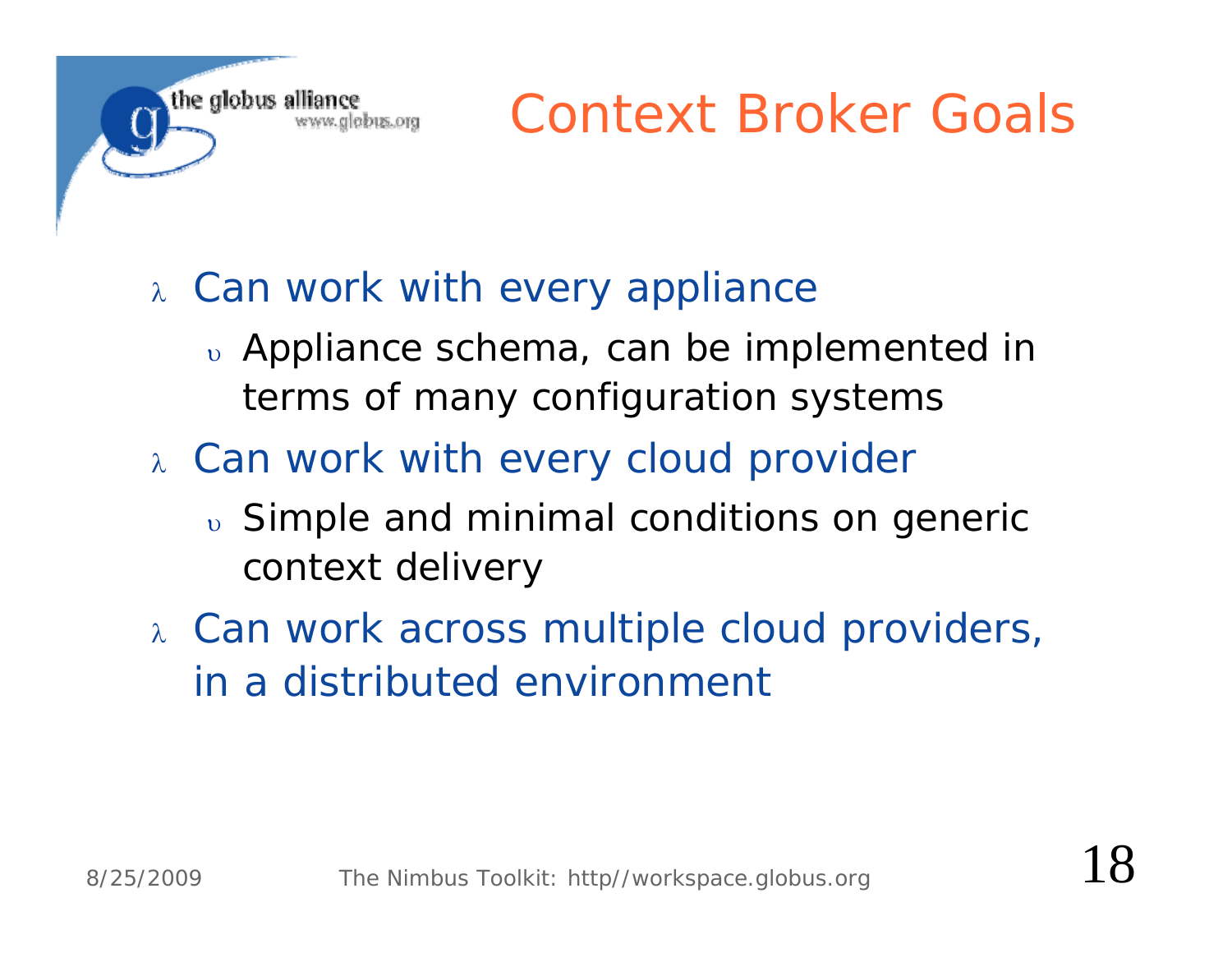#### Status for Context Broker

- $\lambda$  Release history:
	- $\mathbf{D}$ In alpha testing since August '07
	- $_{\tiny \rm \cdots}$  First released summer July '08 (v 1.3.3)
	- $_{\tiny \rm \cdots}$  Latest update January '09 (v 2.2)
- Used to contextualize 100s of nodes for EC2 HEP STAR runs, Hadoop nodes, HEP Alice nodes…
- $\lambda$ Contextualized images on workspace marketplace
- $\lambda$  Working with rPath to make contextualization easier for the user
	- $_{\tiny \rm U}$  OVF extensions to be submitted to DMTF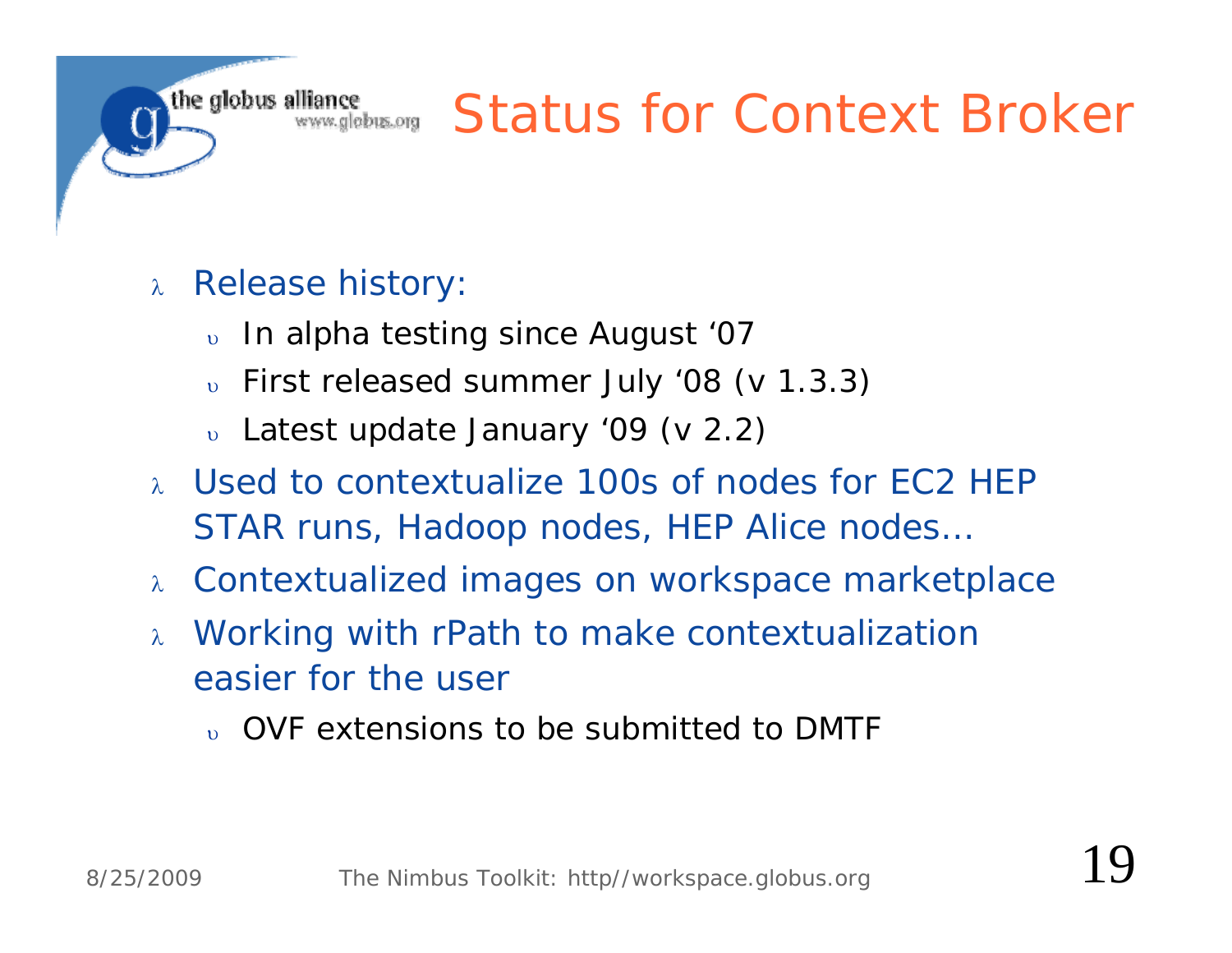

#### End of Nimbus Tour

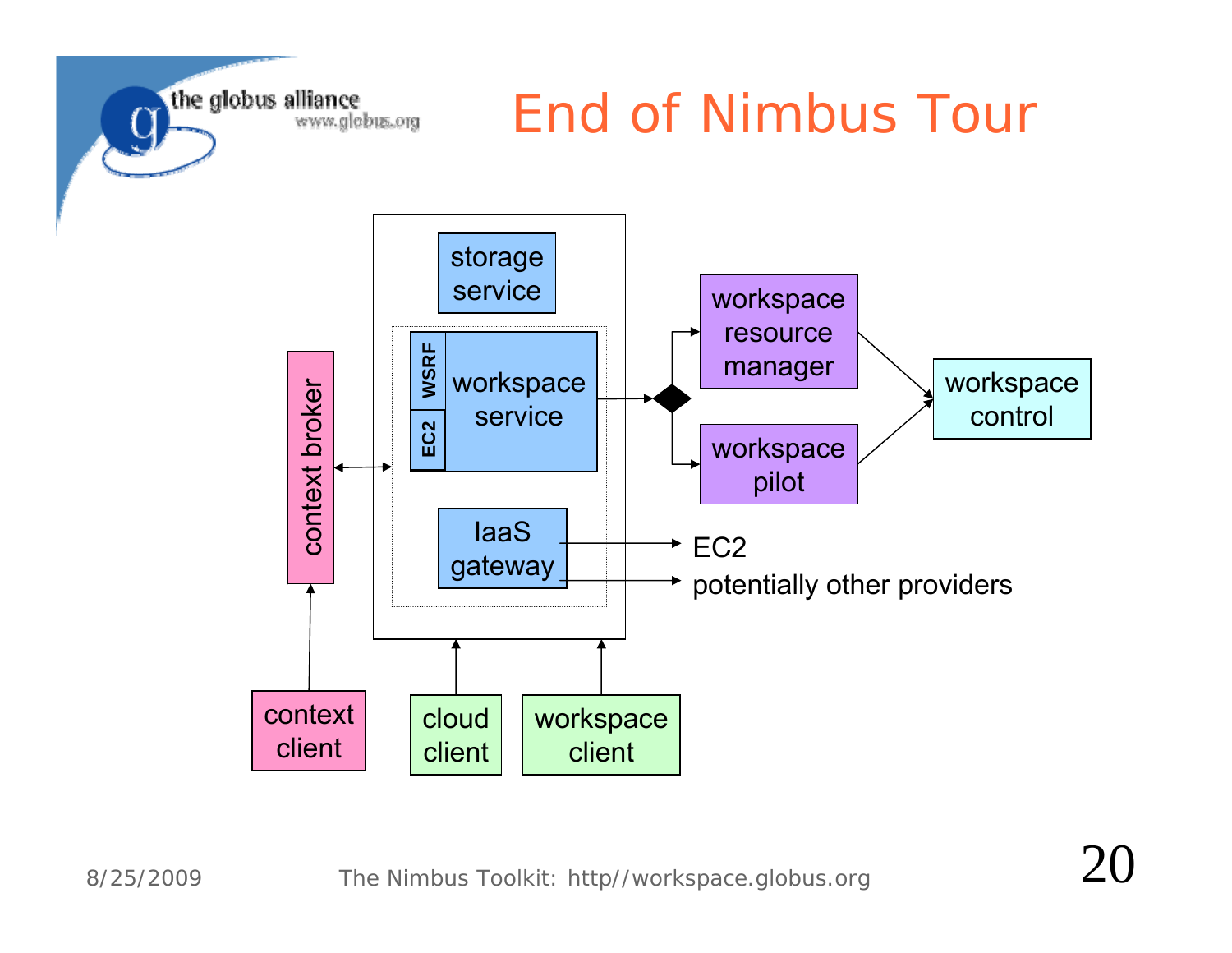### Science Clouds Goals

- $\lambda$  Make it easy for scientific projects to experiment with cloud computing
	- $_{\circ}$  Can cloud computing be used for science?
- $\lambda$  Evolve software in response to the needs of scientific projects
	- υ Start with EC2-like functionality and evolve to serve scientific projects: virtual clusters, diverse resource leases
	- υ Federating clouds: moving between cloud resources in academic and commercial space
- $\lambda$  Provide a laboratory for exploration of cloud interoperability issues

the globus alliance

www.alobus.ora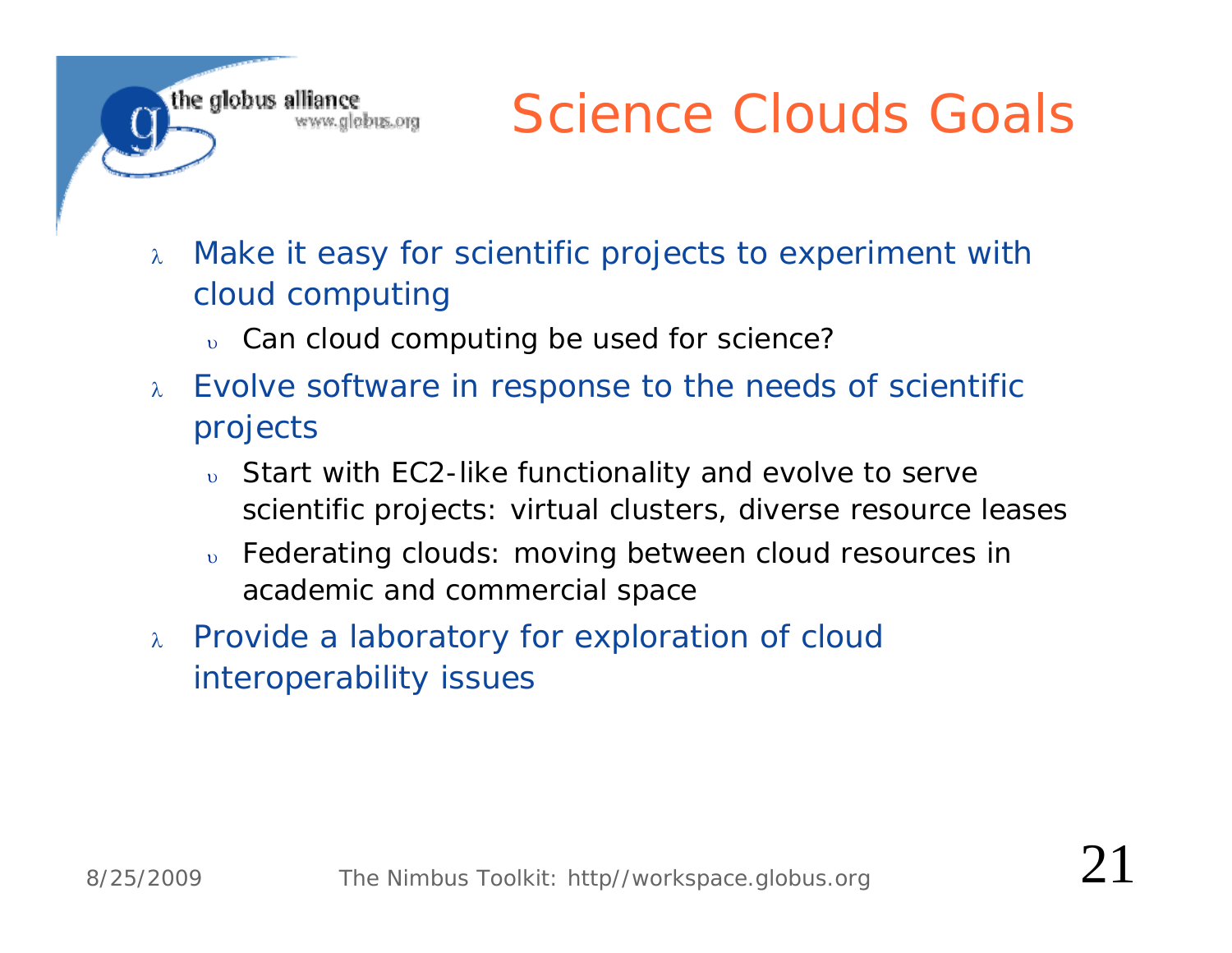the globus alliance www.globus.org

#### Science Cloud Resources

- $\lambda$  University of Chicago (Nimbus):
	- $\overline{D}$ first cloud, online since March 4th 2008
	- $\upsilon$ 16 nodes of UC TeraPort cluster, public IPs
- University of Florida
	- $\overline{D}$ Online since 05/08
	- $_{\rm \uplus}$   $\,$  16-32 nodes, access via VPN
- Other Science Clouds
	- $\mathbf{U}$  Masaryk University, Brno, Czech Republic (08/08), Purdue (09/08)
	- $\overline{v}$ Installations in progress: IU, Grid5K, Vrije, others
- Using EC2 for overflow
- $\lambda$ Minimal governance model
- $\lambda$ http://workspace.globus.org/clouds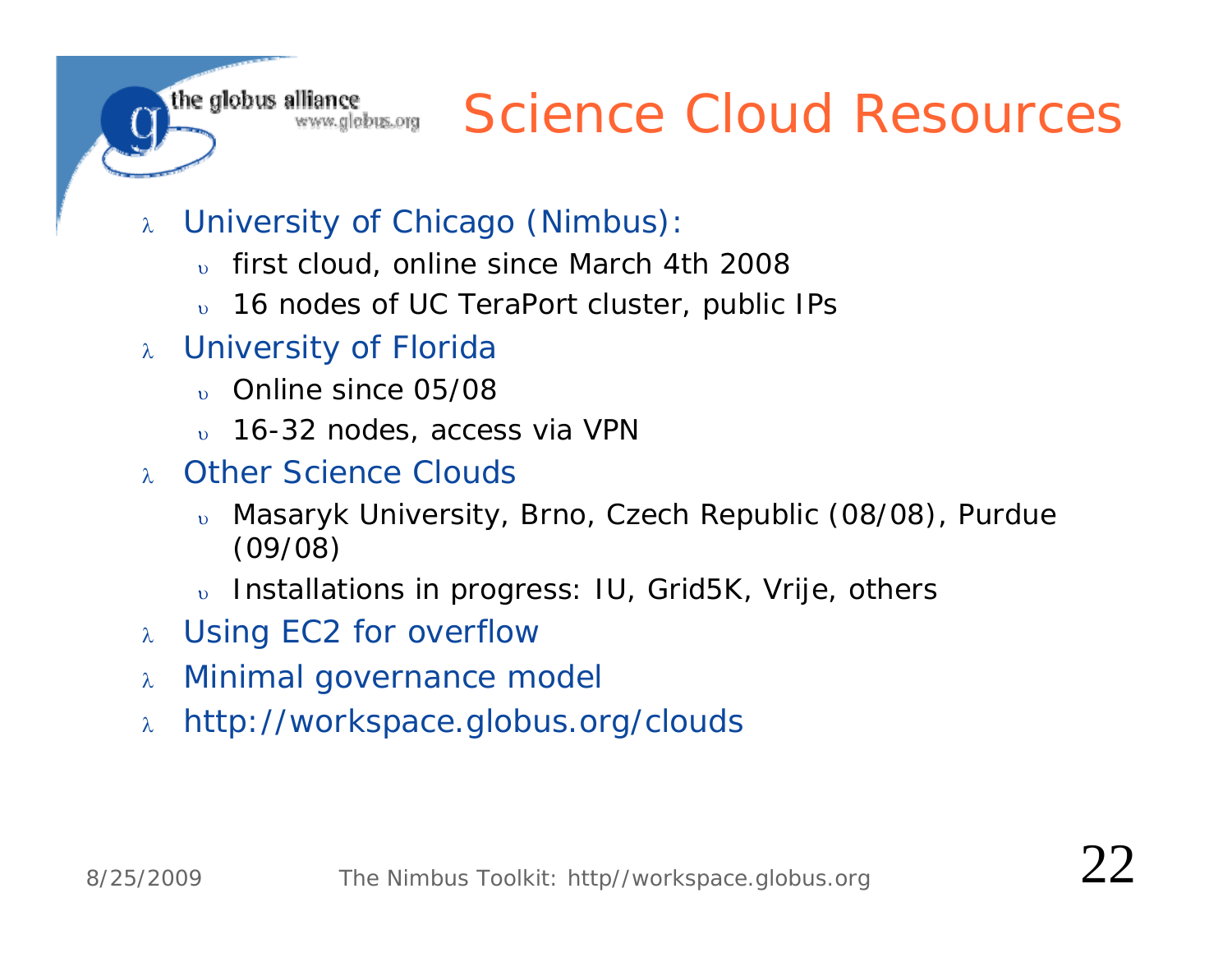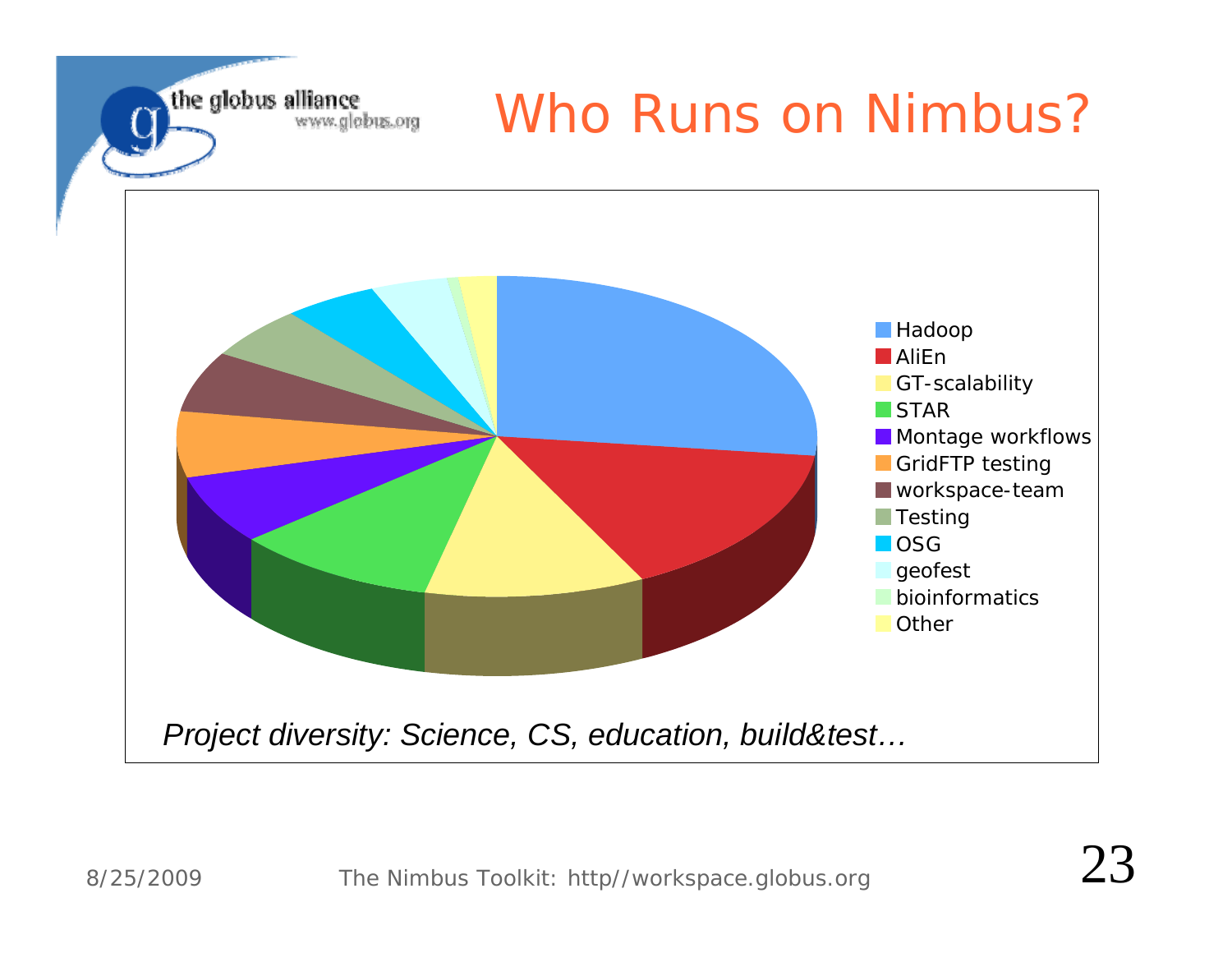

- $\lambda$ Building clouds on top of clouds
- $\lambda$ Virtual workspace: ViNE router + application VMs
- $\lambda$  Need access to distributed resources, and high level of privilege to run a ViNE router
- $\lambda$  *Papers:*
	- $\upsilon$  *"Sky Computing", by K. Keahey, A. Matsunaga, M. Tsugawa, J. Fortes. Submitted to IEEE Internet Computing.*
	- $\upsilon$  *"CloudBLAST: Combining MapReduce and Virtualization on Distributed Resources for Bioinformatics Applications" by A. Matsunaga, M. Tsugawa and J. Fortes. eScience 2008.*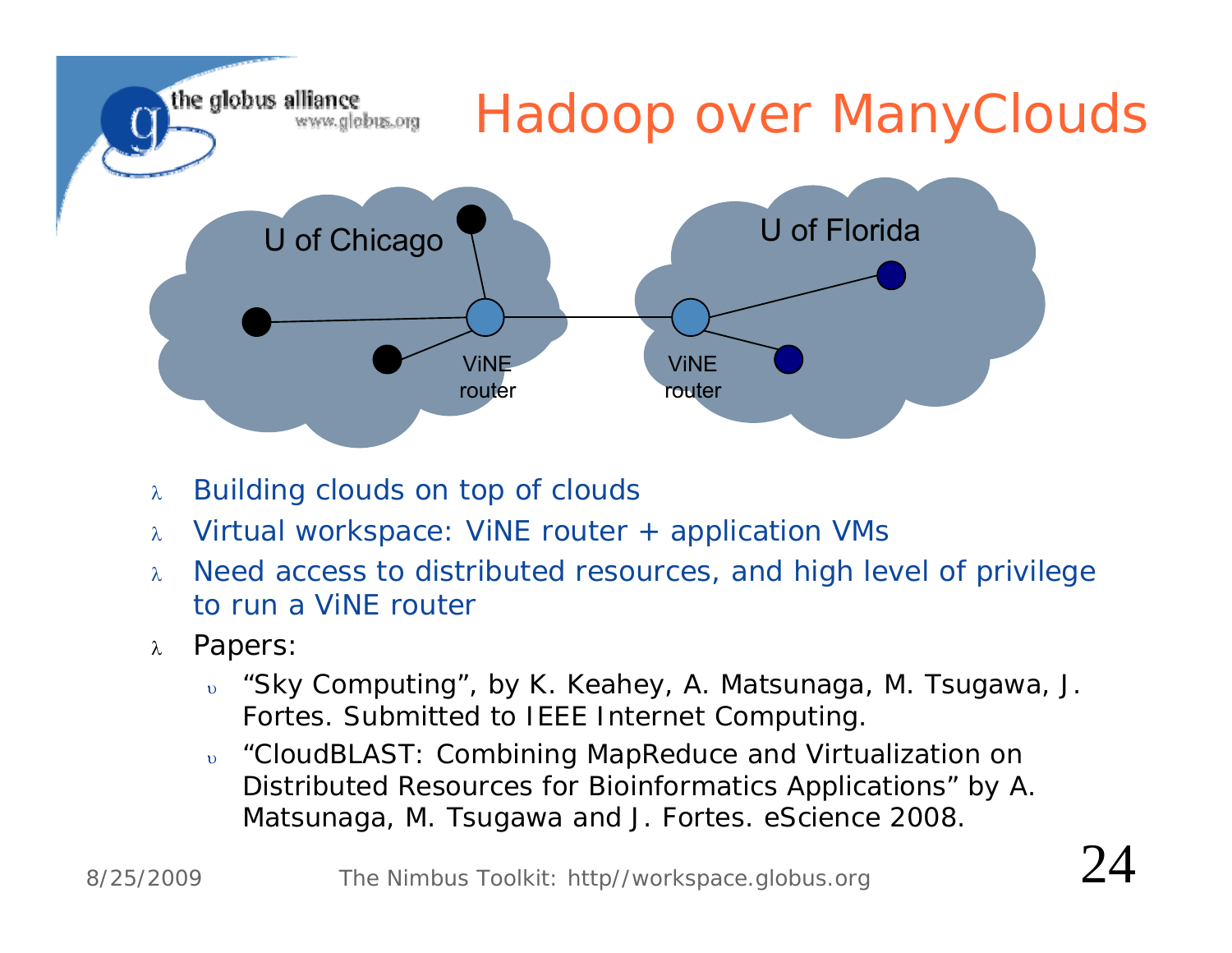

 $\lambda$ *Collaboration with CERNVM project (CHEP09 paper)*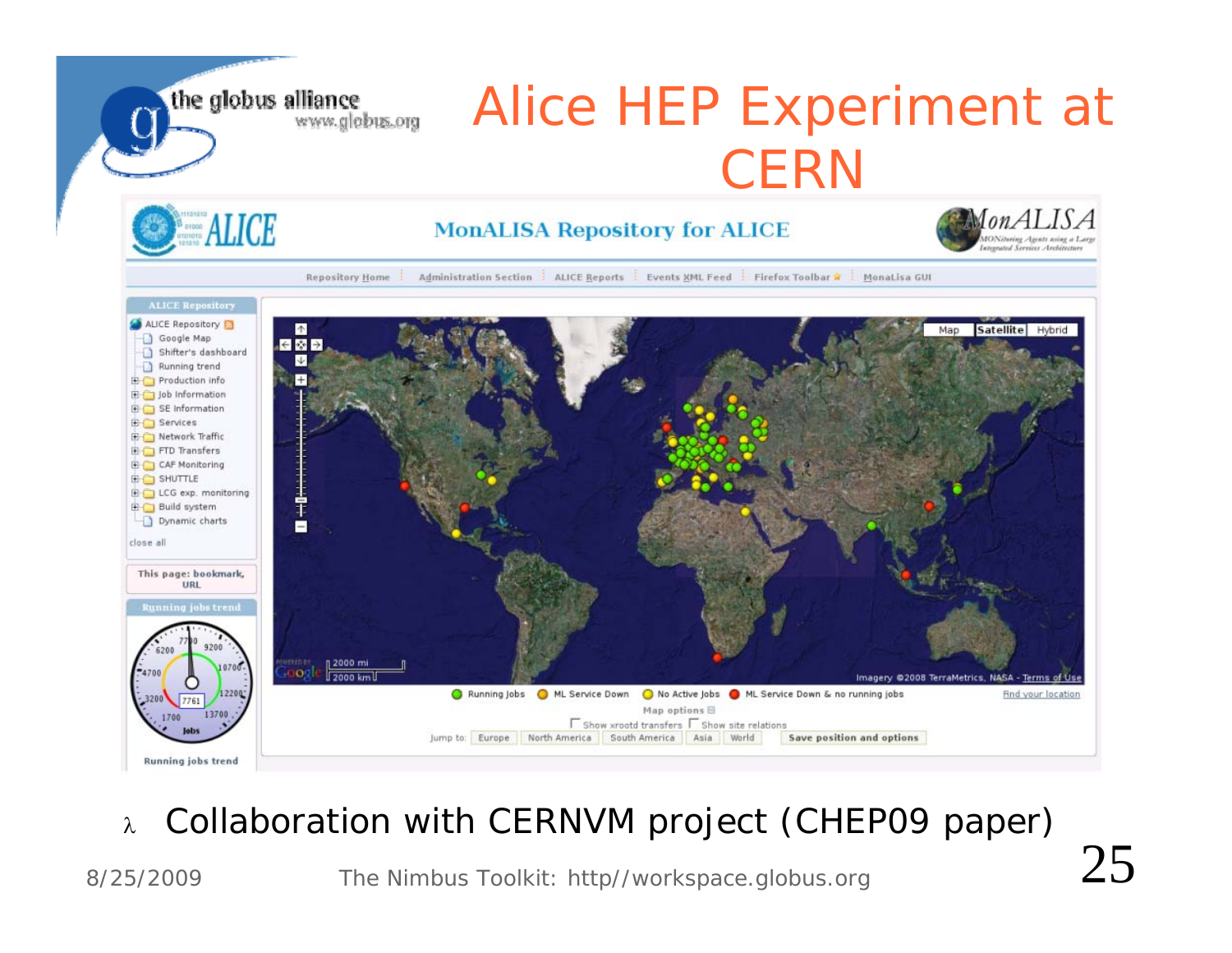STAR



- $\lambda$  STAR: a high-energy physics experiment
- $\lambda$  Need resources **with the right configuration**
	- $_{\rm \uplus}$  Complex environments

www.globus.org

- $_{\tiny \rm U}$  Consistent environments
- A virtual OSG STAR cluster
	- $_{\rm \uplus}$  OSG cluster: OSG CE (headnode), gridmapfiles, host certificates, NSF, Torque, worker nodes: SL4 + STAR
- $\lambda$  Requirements

the globus alliance

- $_{\rm \uplus}$  One-click virtual cluster deployment
- $_{\rm\scriptscriptstyle{U}}$  Science Clouds -> EC2
- $\lambda$ From proof-of-concept to productions runs
- $\lambda$  Work by Jerome Lauret, Doug Olson, Leve Hajdu, Lidia Didenko
	- υ Results to be published at Quark Matter conference and CHEP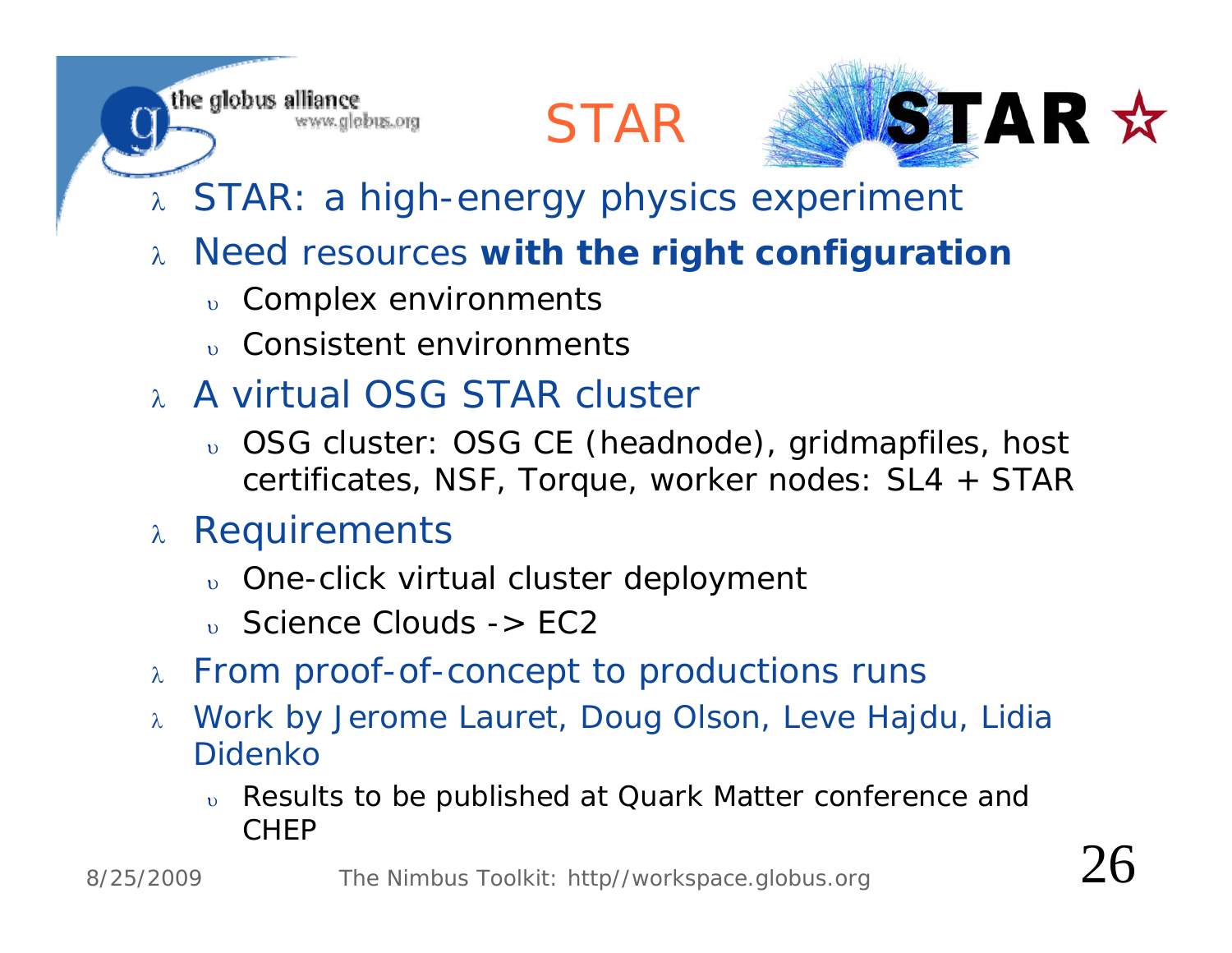### Infrastructure Testing

#### $\lambda$ . Motivation

the globus alliance

www.globus.org

- $\mathbf{D}$ Test middleware scalability, use of different platforms, etc.
- $\lambda$ **Workspaces** 
	- $_{\tiny \text{U}}$  Globus 101 and several different environments
- $\lambda$ **Requirements** 
	- $_{\circ}$  very short-term but flexible access to diverse platforms.
- $\lambda$  Work by various members of the Globus community (Tom Howe and John Bresnahan), short-lived "communities of one"
- $\alpha$  Resulted in provisioning a private cloud for Globus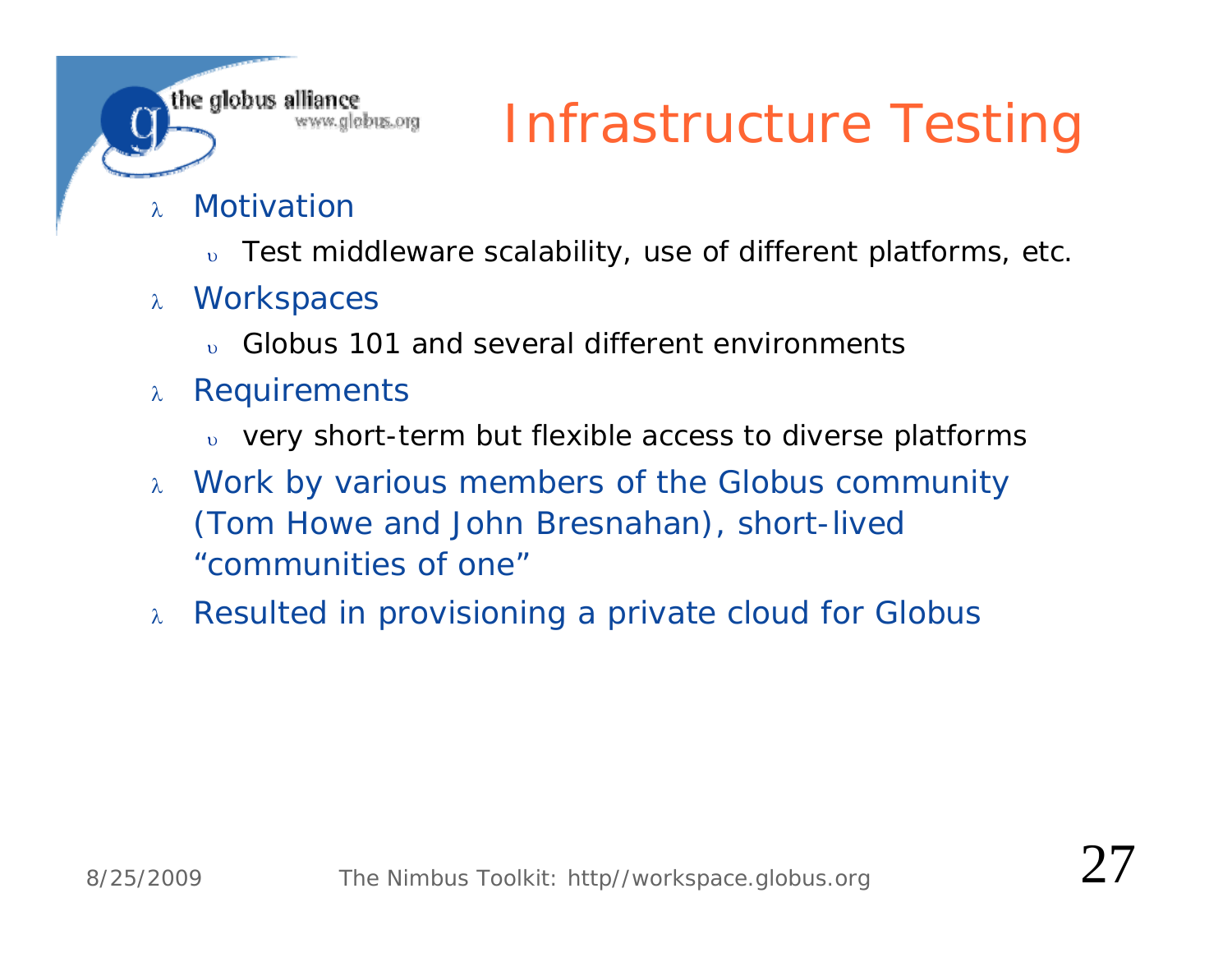### Montage Workflows

#### $\lambda$ Evaluating a cloud from user's perspective

 *Paper: "Exploration of the Applicability of Cloud Computing to Large-Scale Scientific Workflows", C. Hoffa, T. Freeman, G. Mehta, E. Deelman, K. Keahey, SWBES08: Challenging Issues in Workflow Applications*

the globus alliance

www.globus.org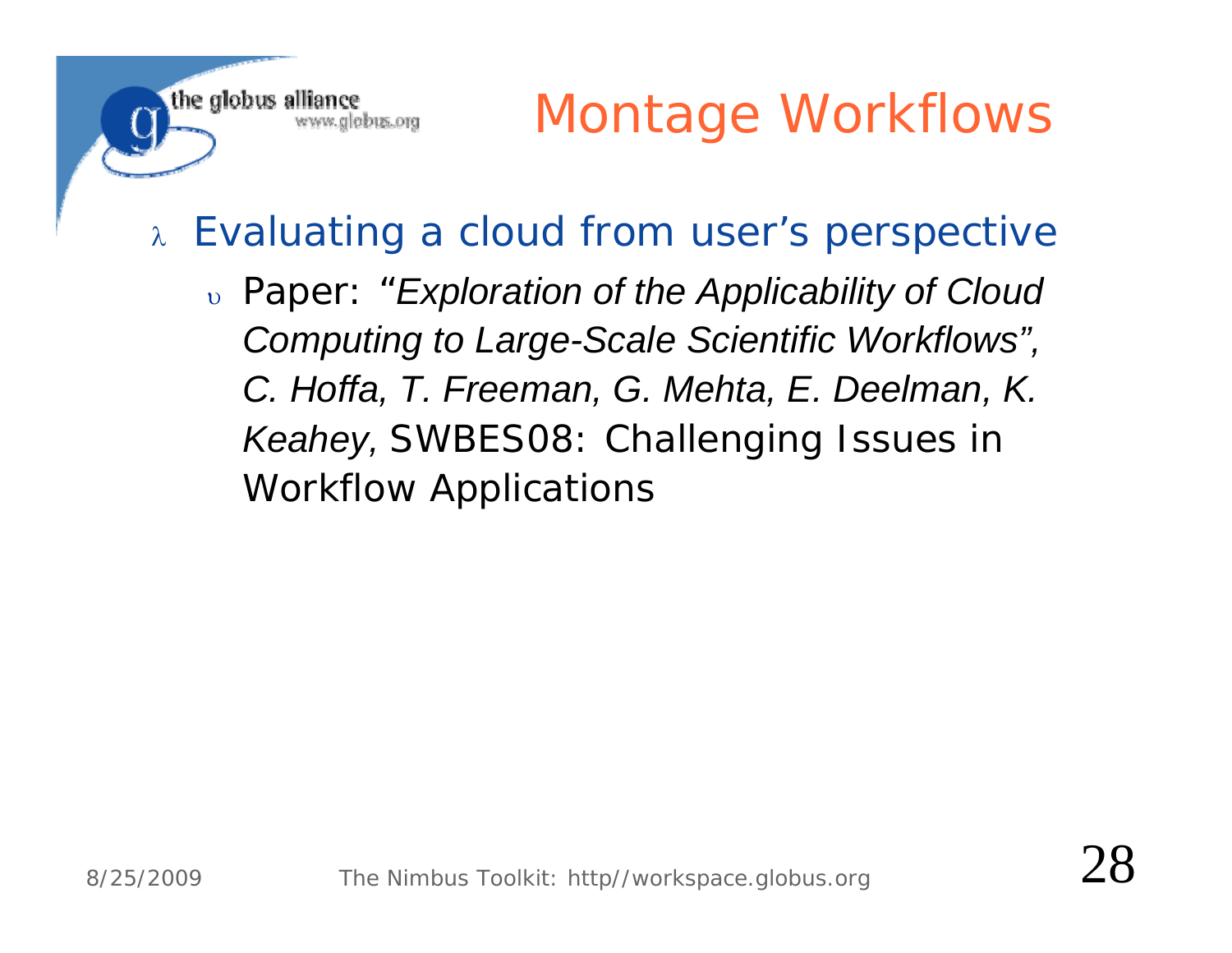

- $\lambda$  Committers: Kate Keahey & Tim Freeman (ANL/UC), Ian Gable (UVIC)
- $\lambda$  A lot of help from the community, see: http://workspace.globus.org/people.html
- Collaborations:
	- υ Cumulus: S3 implementation (Globus team)
	- $\mathbf{D}$ EBS implementation with IU
	- $\mathbf{D}$ Appliance management: rPath and Bcfg2 projects
	- $\mathbf{D}$ Virtual network overlays: University of Florida
	- $_{\rm \uplus}$  Security: Vienna University of Technology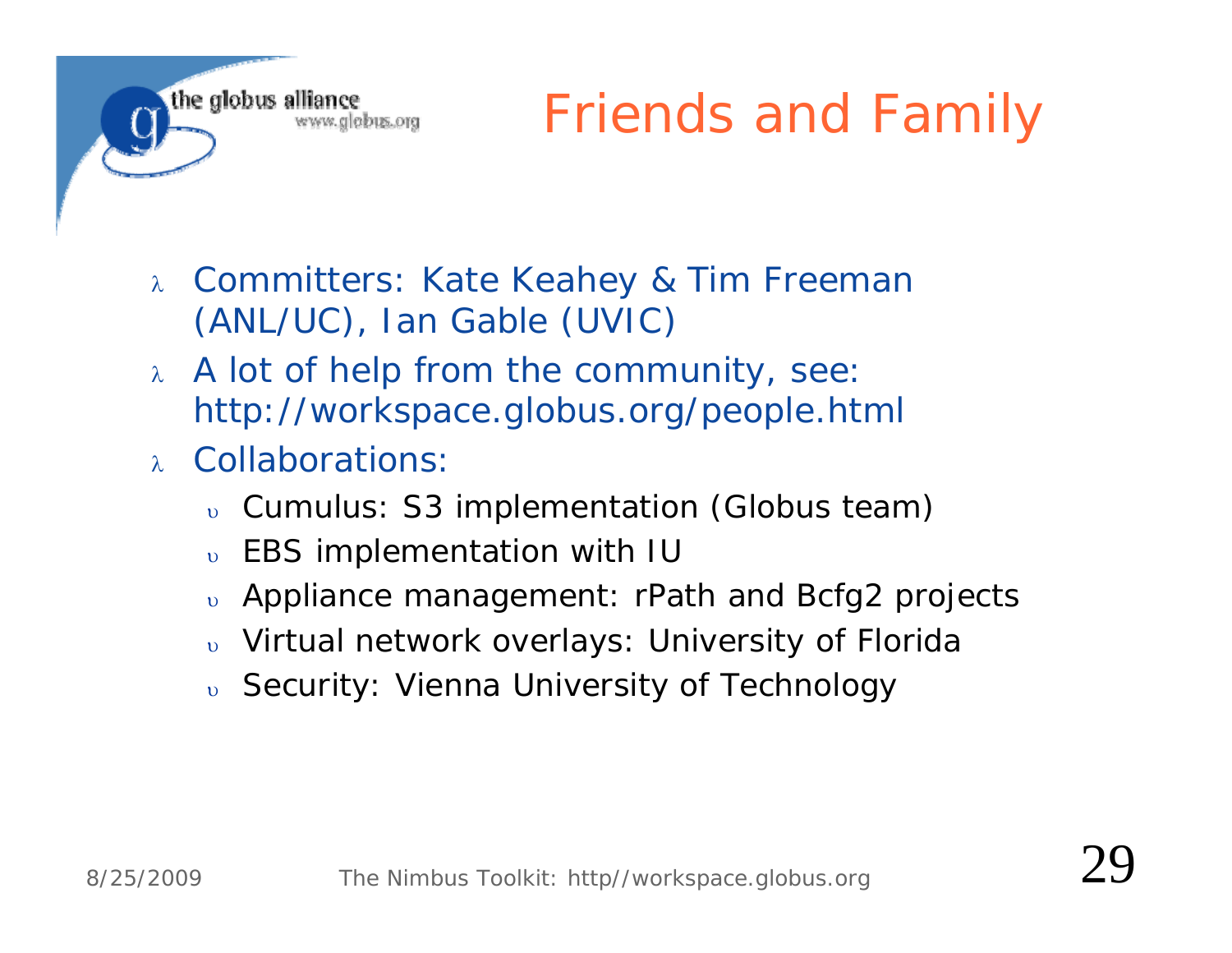

### Nimbus Users

- $\lambda$  Applications users
	- $_{\rm \uplus}$  Scientific projects
	- $_{\rm \uplus}$  Use clouds, Nimbus client side, user guides
- $\lambda$  Cloud administrators
	- $_{\rm \uplus}$  Resource providers
	- $_{\circ}$  Install Nimbus, administrator guides
- $\lambda$  -Communities extending Nimbus
	- $_{\circ}$  Extensions for research or usability
	- $_{\rm\scriptscriptstyle U}$  Develop code, extensibility guides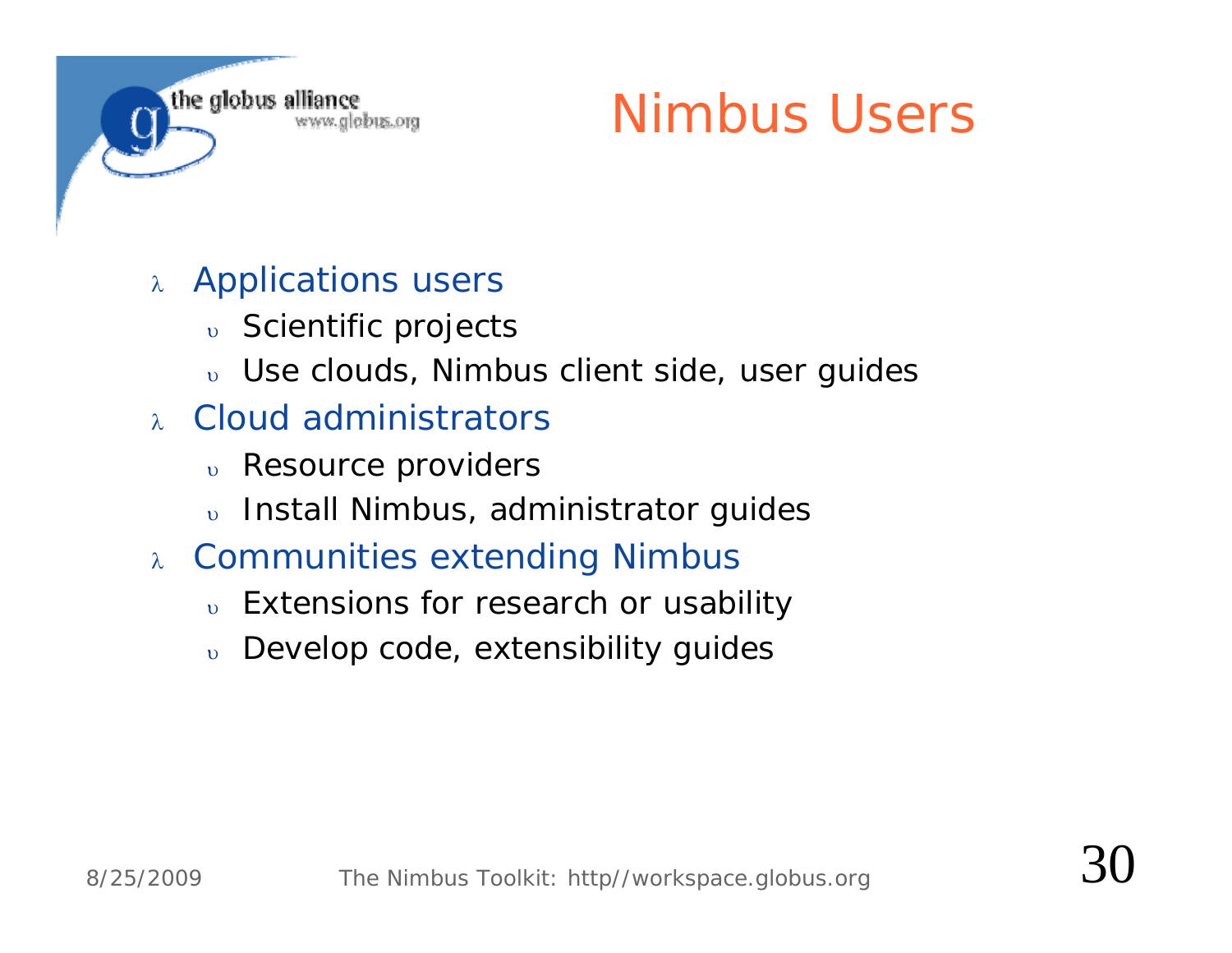the alobus alliance www.globus.org

## Open Source IaaS Implementations

#### $\lambda$ **OpenNebula**

- $_{\rm \uplus}$  Open source datacenter implementatior
- $_{\rm \uplus}$  University of Madrid, I. Llorente & team, 03/2008
- <sub>λ</sub> Eucalyptus
	- $_{\tiny \rm \cdots}$  Open source implementation of EC2
	- UCSB, R. Wolski & team, 06/2008
- Cloud-enabled Nimrod-G
	- $_{\tiny \rm \cdots}$  Open source implementation of EC2
	- $_{\rm \uplus}$  Monash University, MeSsAGE Lab, 01/2009
- $\lambda$  Industry efforts
	- $_{\rm \uplus}$  openQRM, Enomalism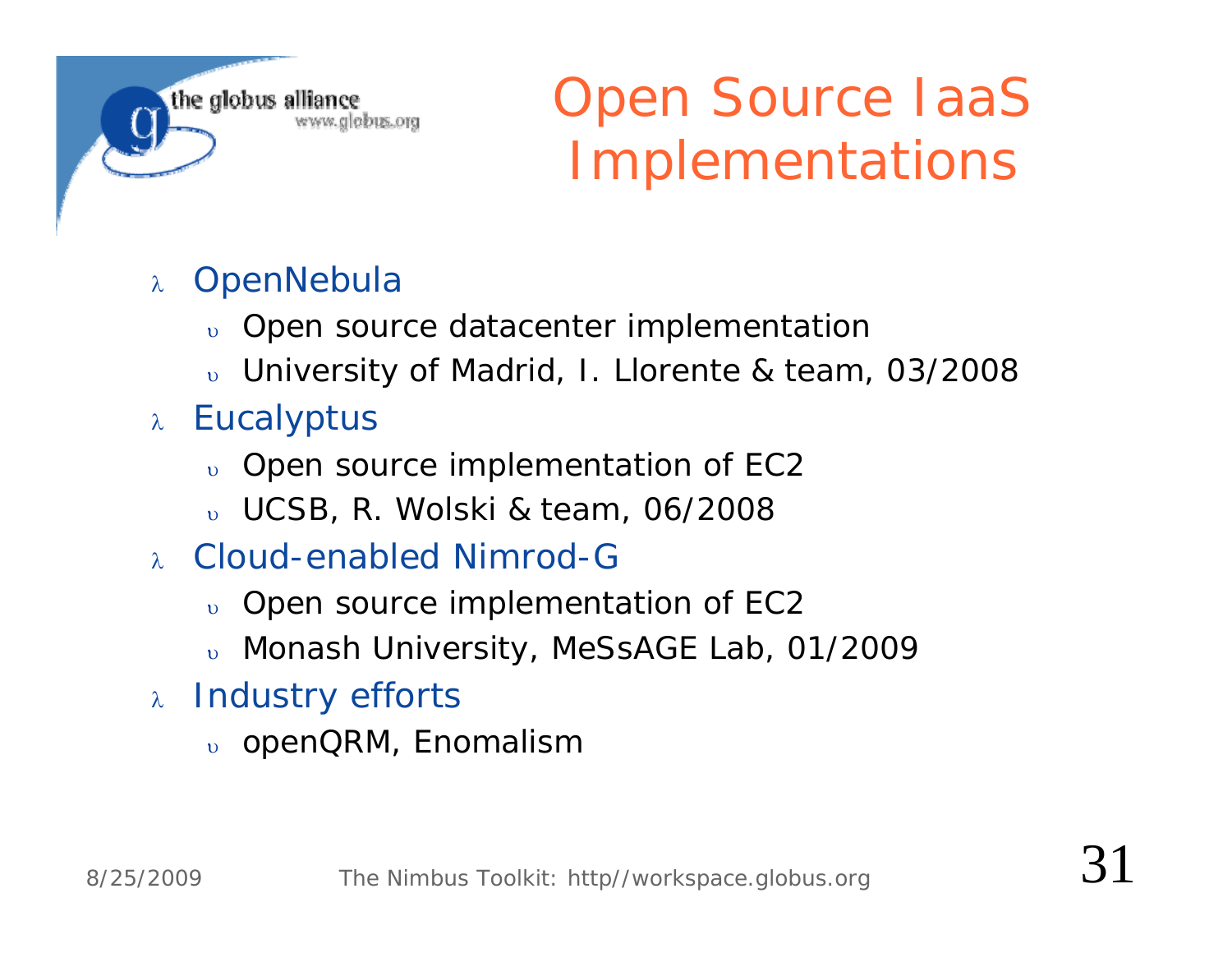the globus alliance www.globus.org Cloud Computing Ecosystem

#### Appliance Providers

marketplaces commercial providers

#### communities (CERNVM) Deployment Orchestrator

orchestrate the deployment of environments across possibly many cloud providers

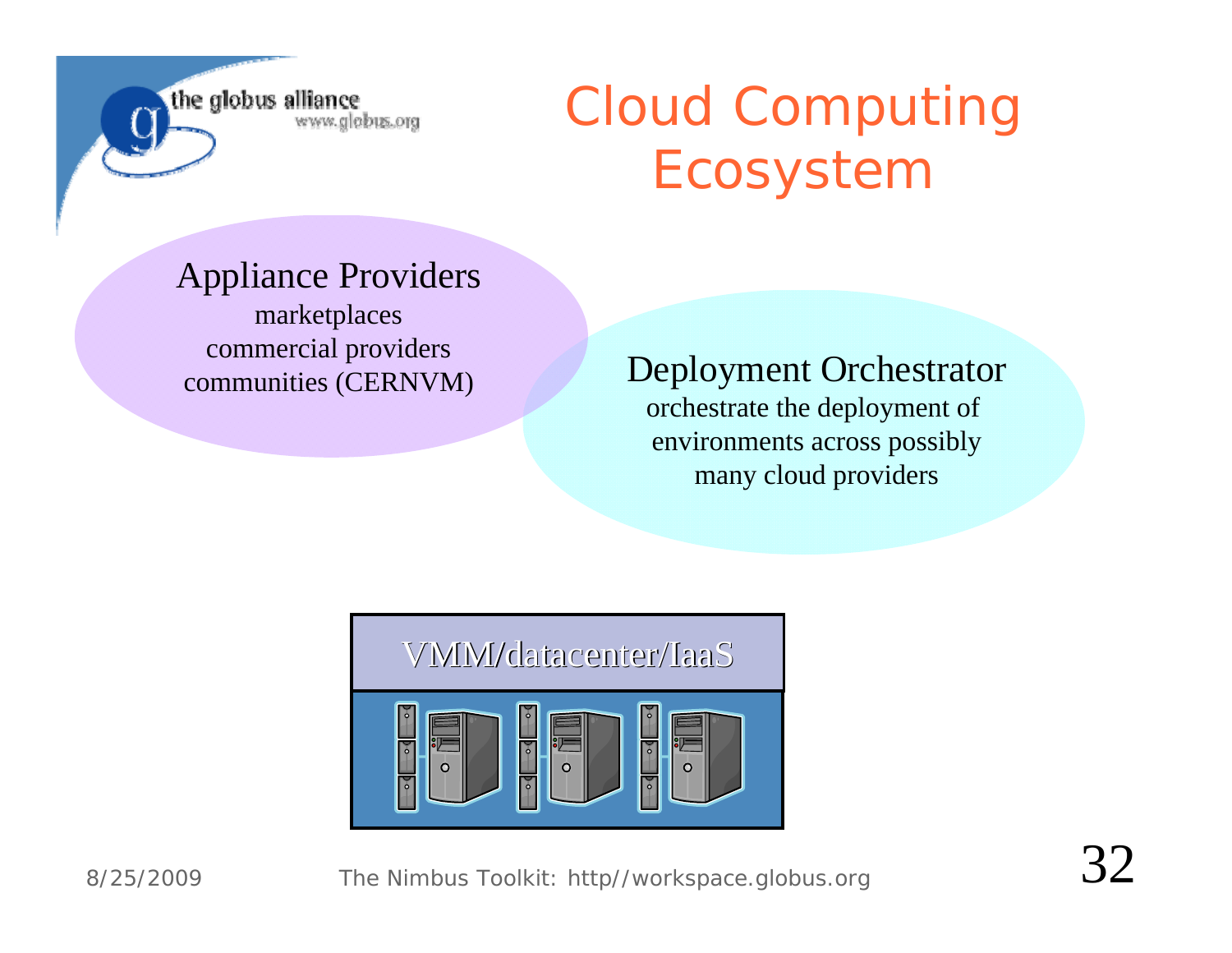

## IaaS Clouds vs Grids

- $\lambda$ Interfaces to resources in the cloud
- $\lambda$  Significant new abstraction: provisioning resources  $\lambda$ and environments/configurations
	- $_{\rm \uplus}$  Configuration control
	- υ Resource control, better articulated SLAs
- $\lambda$  Revolution or evolution?
	- $_{\tiny \rm \upsilon}$  We can leverage much of the infrastructure  $_{\tiny \rm \upsilon}$ developed in the context of grid computing
	- υ There is new potential to explore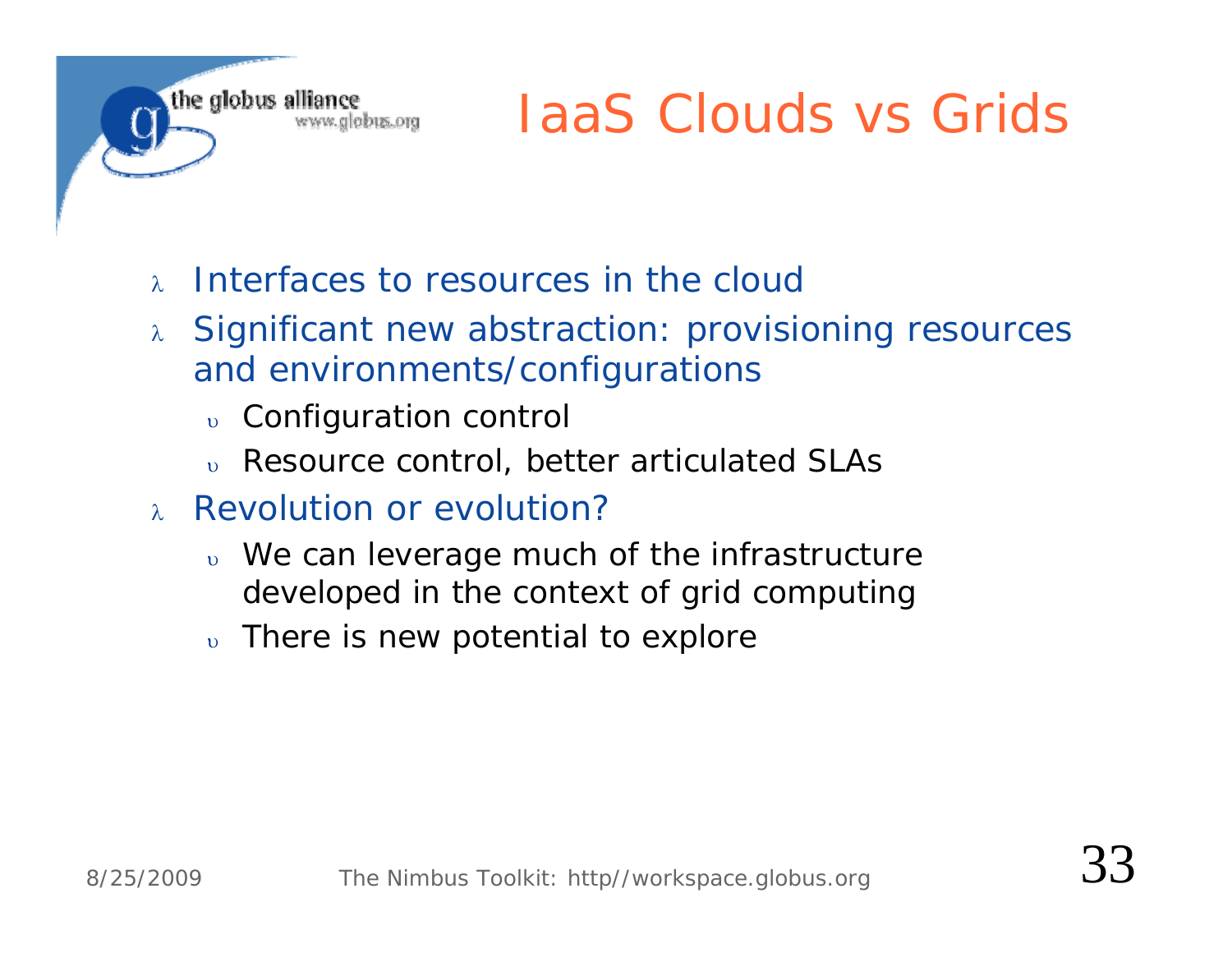

## Some Thoughts

- $\lambda$  Cloud computing has an enormous potential for **Science**
- $\alpha$  New roles: appliance providers
	- $_{\rm\scriptscriptstyle U}$  Or maybe not so new...
- $\lambda$  Interoperability
	- Academic vs commercial resources
	- $_{\rm \uplus}$  Standards: "rough consensus & working code"
- $\lambda$  Importance of open source
	- υ Drive academic needs into the marketplace
	- $_{\circ}$  Drive the development of standards
- $\lambda$  End-2-end tools
	- $_{\tiny \rm U}$  Combine with what we have
	- $_{\rm \uplus}$  Explore new potential